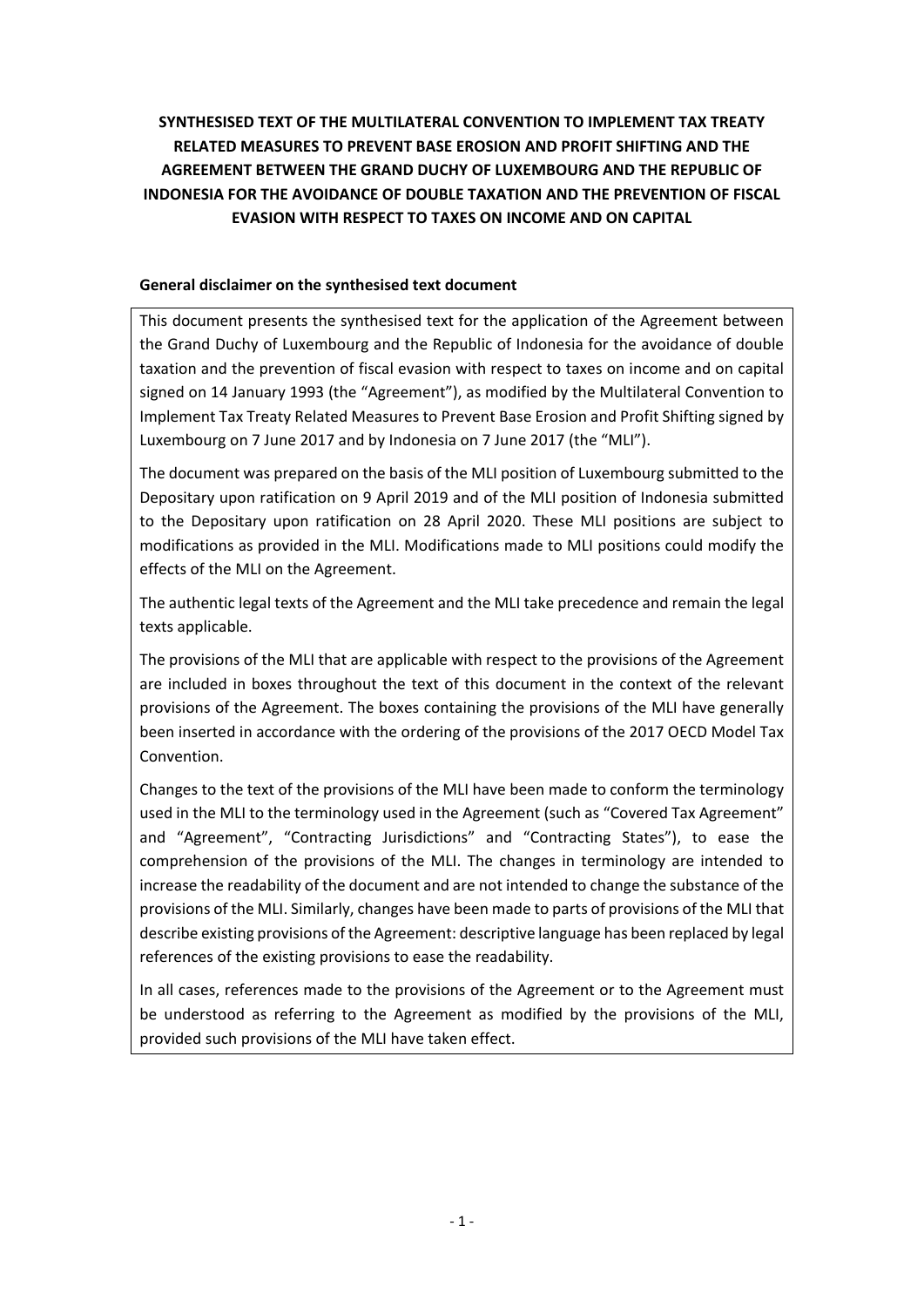# **References**

The authentic legal text of the Agreement can be found at the following link:

[impotsdirects.public.lu](https://impotsdirects.public.lu/fr.html)

The text of the MLI and the MLI position of Luxembourg submitted to the Depositary upon ratification on 9 April 2019 and of the MLI position of Indonesia submitted to the Depositary upon ratification on 28 April 2020 can be found on the [MLI Depositary \(OECD\) webpage.](https://www.oecd.org/tax/treaties/multilateral-convention-to-implement-tax-treaty-related-measures-to-prevent-beps.htm)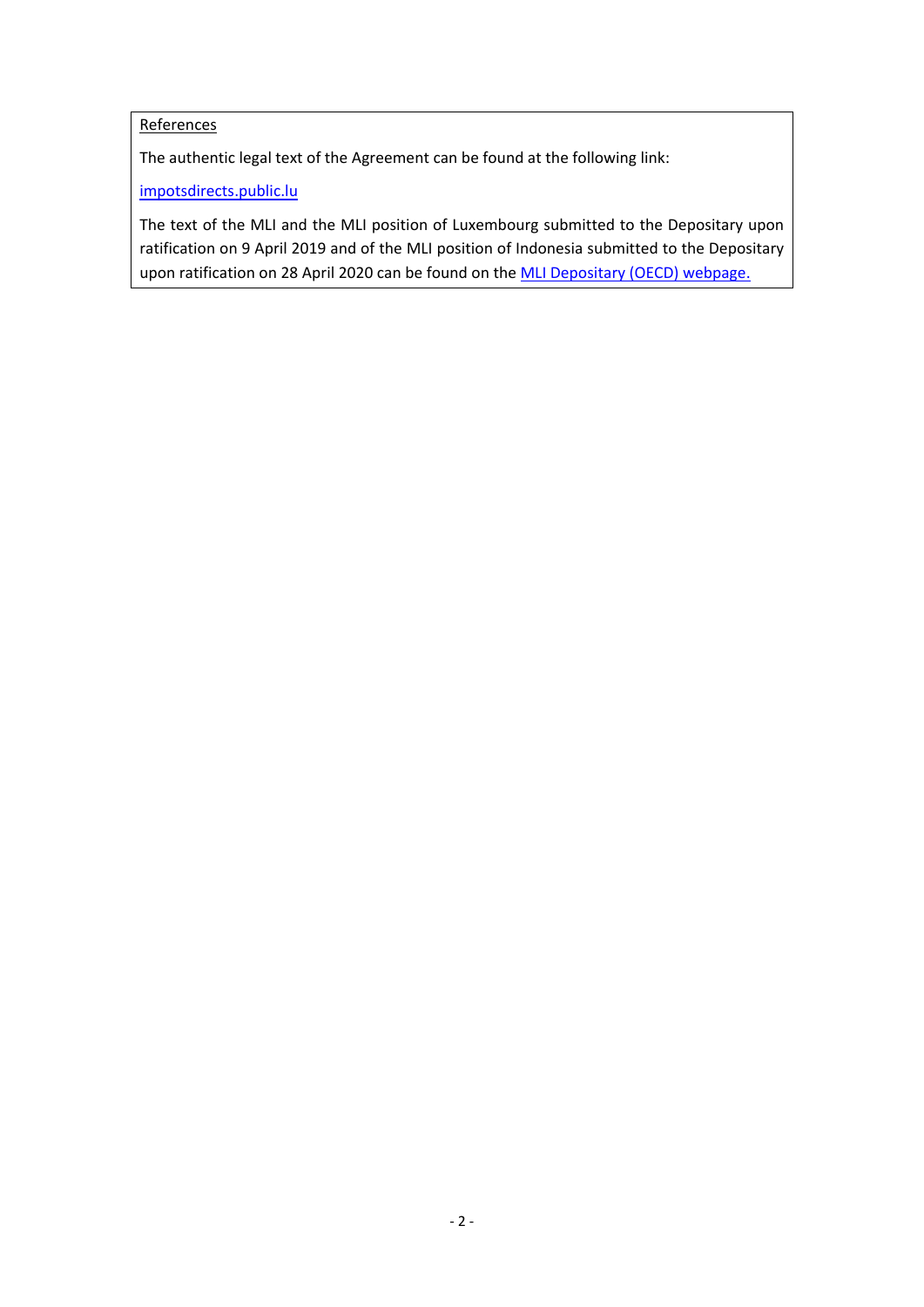# **Disclaimer on the entry into effect of the provisions of the MLI**

#### Entry into Effect of the MLI Provisions

The provisions of the MLI applicable to this Agreement do not take effect on the same dates as the original provisions of the Agreement. Each of the provisions of the MLI could take effect on different dates, depending on the types of taxes involved (taxes withheld at source or other taxes levied) and on the choices made by Luxembourg and Indonesia in their MLI positions.

Dates of the deposit of instruments of ratification, acceptance or approval: 9 April 2019 for Luxembourg and 28 April 2020 for Indonesia.

Entry into force of the MLI: 1 August 2019 for Luxembourg and 1 August 2020 for Indonesia.

Unless it is stated otherwise elsewhere in this document, the provisions of the MLI have effect with respect to the Agreement:

In Luxembourg:

- with respect of taxes withheld at source on amounts paid or credited to non-residents, where the event giving rise to such taxes occurs on or after 1 January 2021;
- with respect to all other taxes, for taxes levied with respect to taxable periods beginning on or after 26 June 2021.

In Indonesia:

- with respect of taxes withheld at source on amounts paid or credited to non-residents, where the event giving rise to such taxes occurs on or after 1 January 2021;
- with respect to all other taxes, for taxes levied with respect to taxable periods beginning on or after 1 January 2022.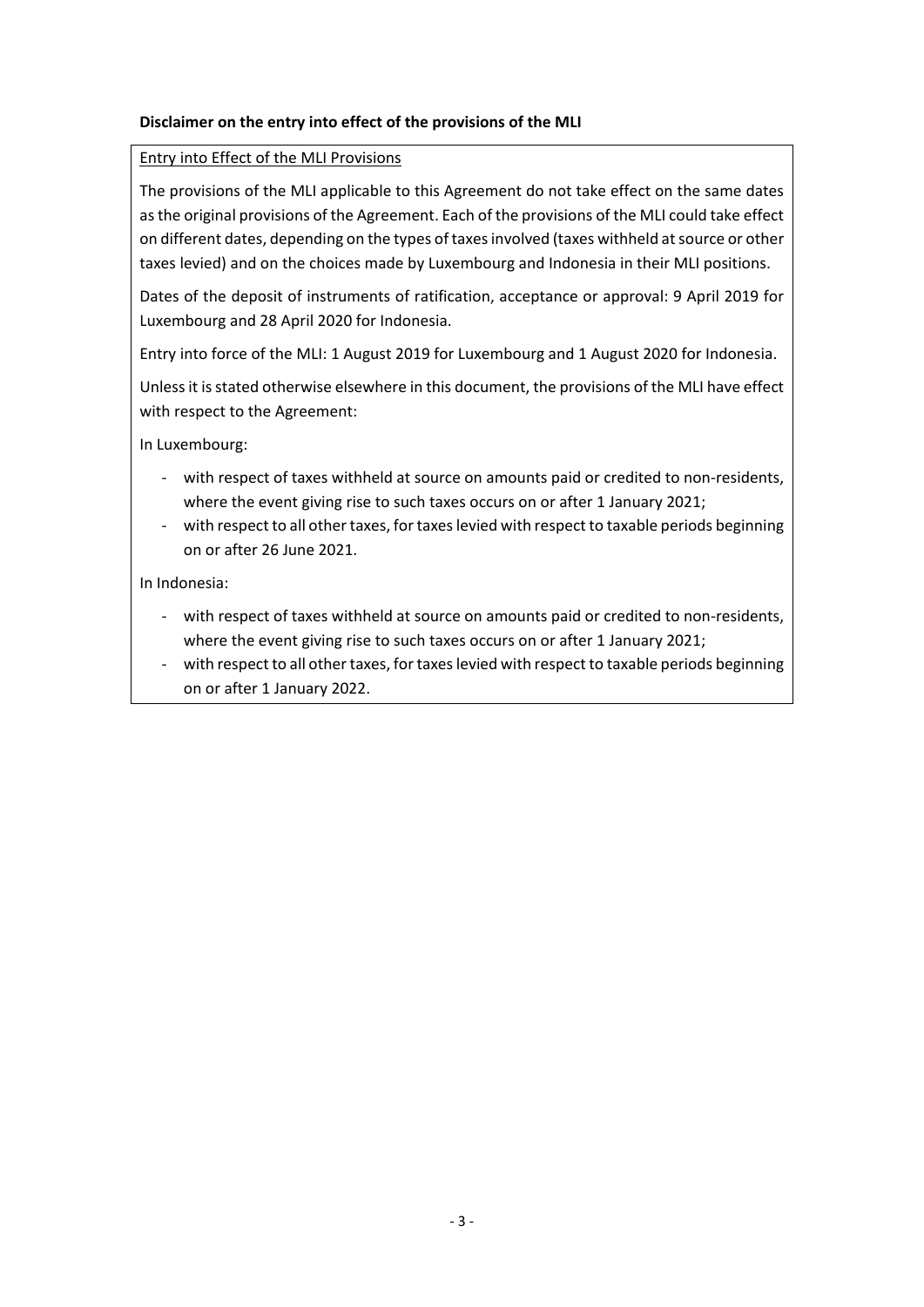#### **AGREEMENT**

# **BETWEEN THE GRAND DUCHY OF LUXEMBOURG AND THE REPUBLIC OF INDONESIA FOR THE AVOIDANCE OF DOUBLE TAXATION AND THE PREVENTION OF FISCAL EVASION WITH RESPECT TO TAXES ON INCOME AND ON CAPITAL**

The Government of the Grand Duchy of Luxembourg and the Government of the Republic of Indonesia

**[Replaced by paragraph 1 of Article 6 of the MLI]** [DESIRING to conclude an Agreement for the avoidance of double taxation and the prevention of fiscal evasion with respect to taxes on income and on capital,]

*The following paragraph 1 of Article 6 of the MLI replaces the text referring to an intent to eliminate double taxation in the preamble of this Agreement :*

ARTICLE 6 OF THE MLI – PURPOSE OF A COVERED TAX AGREEMENT

Intending to eliminate double taxation with respect to the taxes covered by [*this Agreement*] without creating opportunities for non-taxation or reduced taxation through tax evasion or avoidance (including through treaty-shopping arrangements aimed at obtaining reliefs provided in [*the Agreement*] for the indirect benefit of residents of third jurisdictions),

HAVE AGREED AS FOLLOWS

### **Article 1**

# **PERSONAL SCOPE**

This Agreement shall apply to persons who are residents of one or both of the Contracting States.

# **Article 2**

# **TAXES COVERED**

- 1. This Agreement shall apply to taxes on income and on capital imposed on behalf of a Contracting State or its local authorities, irrespective of the manner in which they are levied.
- 2. There shall be regarded as taxes on income and on capital all taxes imposed on total income, on total capital or on elements of income or of capital, including taxes on gains from the alienation of movable or immovable property.
- 3. The existing taxes to which the Agreement shall apply are
	- (a) in Indonesia :

the income tax imposed under the Undang-undang Pajak Penghasilan 1984 (Law No. 7 of 1983);

(hereinafter referred to as "Indonesian tax");

- (b) in the Grand Duchy of Luxembourg :
	- (i) the income tax on individuals (l'impôt sur le revenu des personnes physiques);
	- (ii) the corporation tax (l'impôt sur le revenu des collectivités);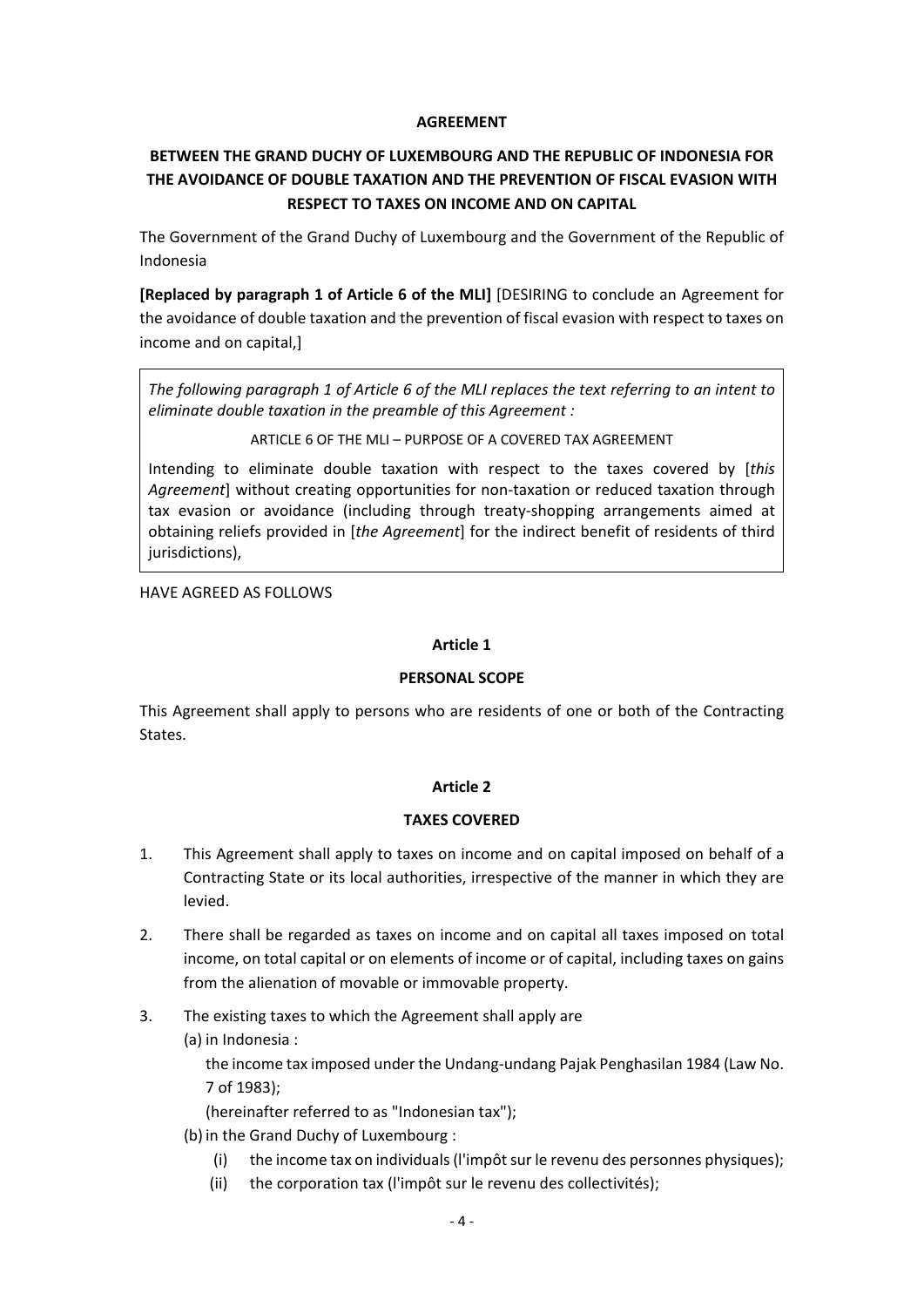- (iii) the tax on fees of directors of companies (l'impôt special sur les tantièmes);
- (iv) the capital tax (l'impôt sur la fortune);
- (v) the communal trade tax (l'impôt commercial communal);

(hereinafter referred to as "Luxembourg tax").

4. The Agreement shall also apply to any identical or substantially similar taxes which are imposed after the date of signature of the Agreement in addition to, or in place of, those referred to in paragraph 3. The competent authorities of the Contracting States shall notify each other of any substantial changes which have been made in their respective taxation laws.

#### **Article 3**

#### **GENERAL DEFINITIONS**

- 1. For the purposes of this Agreement, unless the context otherwise requires :
	- (a) the term "Indonesia" comprises the territory of the Republic of Indonesia as defined in its laws and the adjacent areas over which the Republic of Indonesia has sovereign rights or jurisdiction in accordance with international law;
	- (b) the term "Luxembourg" means the territory of the Grand Duchy of Luxembourg;
	- (c) the term "person" includes an individual, a company and any other body of persons;
	- (d) the term "company" means any body corporate or any entity which is treated as a body corporate for the tax purposes;
	- (e) the terms "enterprise of a Contracting State" and "enterprise of the other Contracting State" mean, respectively, an enterprise carried on by a resident of a Contracting State and an enterprise carried on by a resident of the other Contracting State;
	- (f) the term "international traffic" means any transport by a ship or aircraft operated by an enterprise of a Contracting State, except when the ship or aircraft is operated solely between places in the other Contracting State;
	- (g) the term "competent authority" means
		- (i) in Indonesia: the Minister of Finance or his authorized representative;
		- (ii) in Luxembourg :
			- the Minister of Finance or his authorized representative;
	- (h) the term "national" means :
		- (i) any individual possessing the nationality of a Contracting State;
		- (ii) any legal person, partnership and association deriving its status as such from the laws in force in a Contracting State;
	- (i) the terms "a Contracting State" and "the other Contracting State" mean Indonesia and Luxembourg as the context requires.
- 2. As regards the application of the Agreement by a Contracting State, any term not defined therein shall, unless the context otherwise requires, have the meaning which it has under the law of that State concerning the taxes to which the Agreement applies.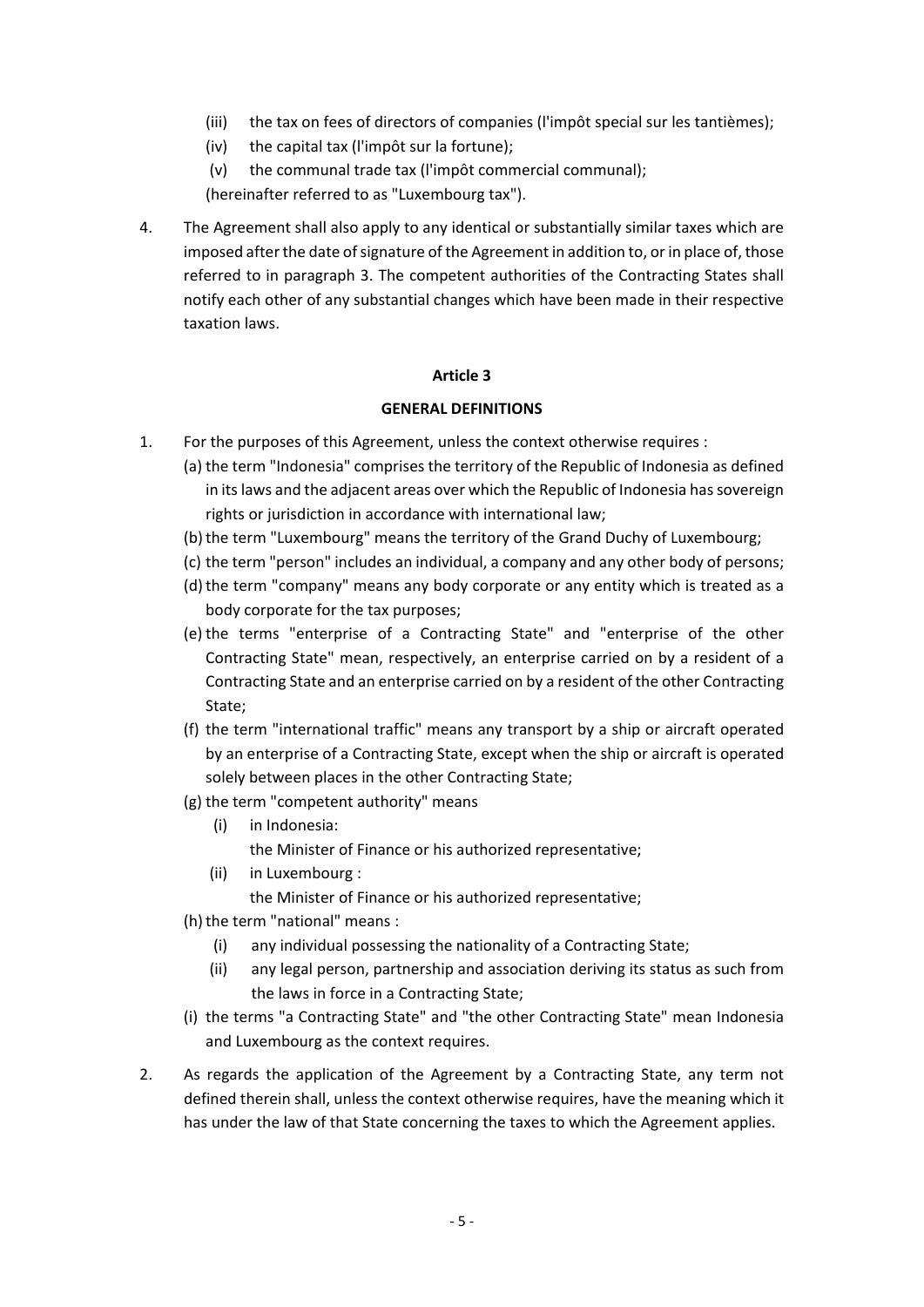### **RESIDENT**

- 1. For the purposes of this Agreement, the term "resident of a Contracting State" means any person who, under the laws of that State, is liable to tax therein by reason of his domicile, residence, place of management or any other criterion of a similar nature. But this term does not include any person who is liable to tax in that State in respect only of income from sources in that State or capital situated therein.
- 2. Where by reason of the provisions of paragraph 1 an individual is a resident of both Contracting States, then his status shall be determined as follows:
	- (a) he shall be deemed to be a resident of the State in which he has a permanent home available to him; if he has a permanent home available to him in both States, he shall be deemed to be a resident of the State with which his personal and economic relations are closer (centre of vital interests);
	- (b) if the State in which he has his centre of vital interests cannot be determined, or if he has not a permanent home available to him in either State, he shall be deemed to be a resident of the State in which he has an habitual abode;
	- (c) if he has an habitual abode in both States or in neither of them, the competent authorities of the Contracting States shall settle the question by mutual agreement.
- 3. Where by reason of the provisions of paragraph 1 a person other than an individual is a resident of both Contracting States, the competent authorities of the States shall settle the question by mutual agreement.

# **Article 5**

# **PERMANENT ESTABLISHMENT**

- 1. For the purposes of this Agreement, the term "permanent establishment" means a fixed place of business through which the business of an enterprise is wholly or partly carried on.
- 2. The term "permanent establishment" includes especially
	- (a) a place of management;
	- (b) a branch;
	- (c) an office;
	- (d) a factory;
	- (e) a workshop;
	- (f) a warehouse or premises used as sales outlet;
	- (g) a farm or plantation;
	- (h) a mine, an oil or gas well, a quarry or any other place of extraction or exploration of natural resources, drilling rig or ship used for exploration or exploitation of natural resources.
- 3. The term "permanent establishment" likewise encompasses a building site or a construction project, or supervisory activities in connection therewith, an assembly or installation project, but only where such site, project or activities continue in one of the Contracting States for a period of more than 5 months.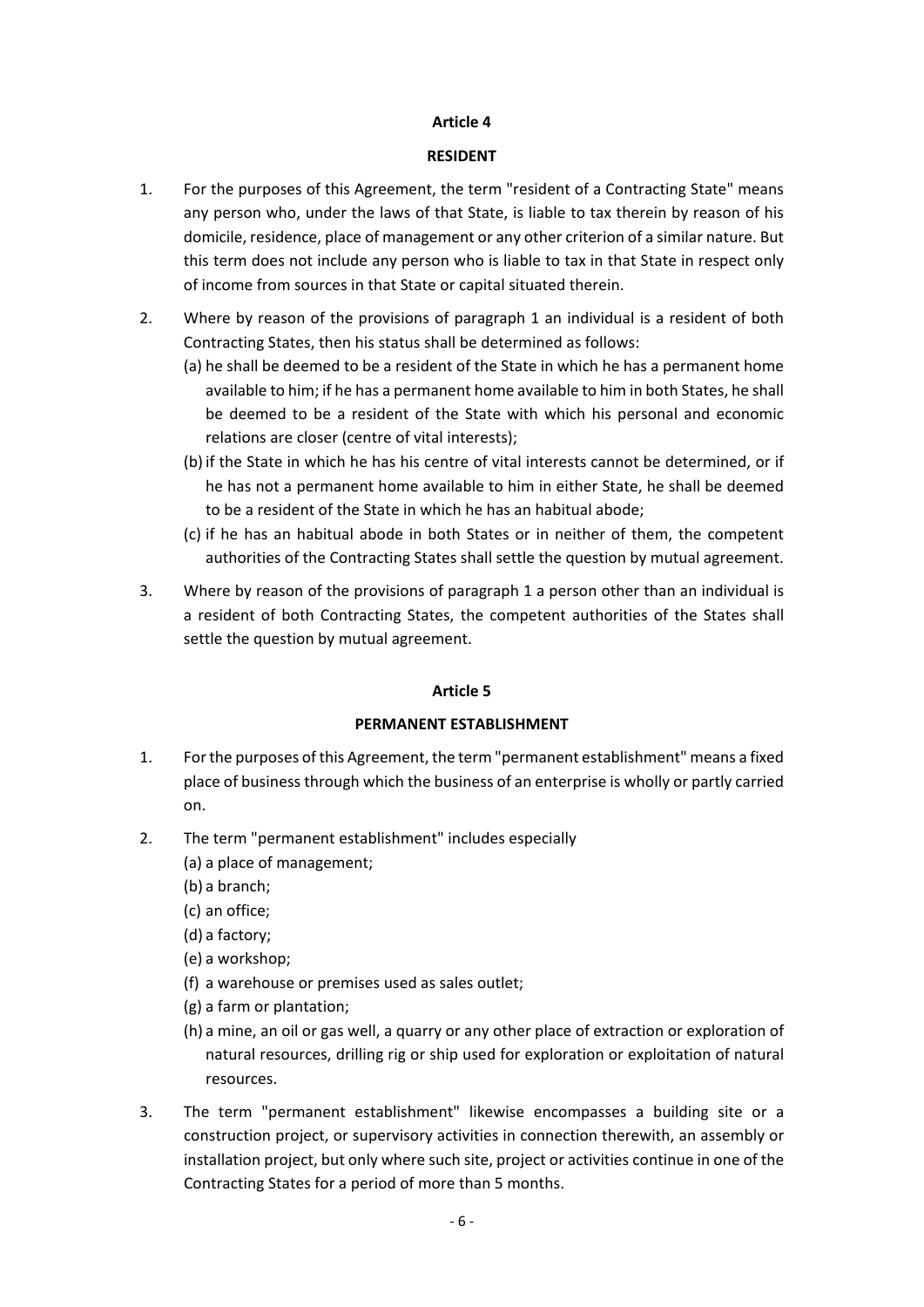- 4. Notwithstanding the preceding provisions of this Article, the term "permanent establishment" shall be deemed not to include:
	- (a) the use of the facilities solely for the purpose of storage or display of goods or merchandise belonging to the enterprise;
	- (b) the maintenance of a stock of goods or merchandise belonging to the enterprise solely for the purpose of storage or display;
	- (c) the maintenance of a stock of goods or merchandise belonging to the enterprise solely for the purpose of processing by another enterprise;
	- (d) the maintenance of a fixed place of business solely for the purpose of purchasing goods or merchandise, or of collecting information, for the enterprise;
	- (e) the maintenance of a fixed place of business solely for the purpose of advertising, or for the supply of information, or for similar activities which have a preparatory or auxiliary character, for the enterprise;
	- (f) the maintenance of a fixed place of business solely for any combination of activities mentioned in sub-paragraphs (a) to (e), provided that the overall activity of the fixed place of business resulting from this combination is of a preparatory or auxiliary character.
- 5. Notwithstanding the provisions of paragraphs 1 and 2, where a person other than an agent of an independent status to whom paragraph 7 applies - is acting in a Contracting State on behalf of an enterprise of the other Contracting State, that enterprise shall be deemed to have a permanent establishment in the first-mentioned Contracting State in respect of any activities which that person undertakes for the enterprise, if such a person :
	- (a) has and habitually exercises in that State an authority to conclude contracts in the name of the enterprise, unless the activities of such person are limited to those mentioned in paragraph 4 which, if exercised through a fixed place of business, would not make this fixed place of business a permanent establishment under the provisions of that paragraph;
	- (b) has no such authority, but habitually maintains in the first-mentioned State a stock of goods or merchandise from which he regularly delivers goods or merchandise on behalf of the enterprise.
- 6. An insurance enterprise of a Contracting State shall, except with regard to reinsurance, be deemed to have a permanent establishment in the other Contracting State if it collects premiums in that other State or insures risks situated therein through an employee or through a representative who is not an agent of an independent status within the meaning of paragraph 7.
- 7. An enterprise of a Contracting State shall not be deemed to have a permanent establishment in the other Contracting State merely because it carries on business in that other State through a broker, general commission agent or any other agent of an independent status, provided that such persons are acting in the ordinary course of their business.

However, when the activities of such an agent are devoted wholly or almost wholly on behalf of that enterprise or its associated enterprises, he will not be considered an agent of an independent status within the meaning of this paragraph.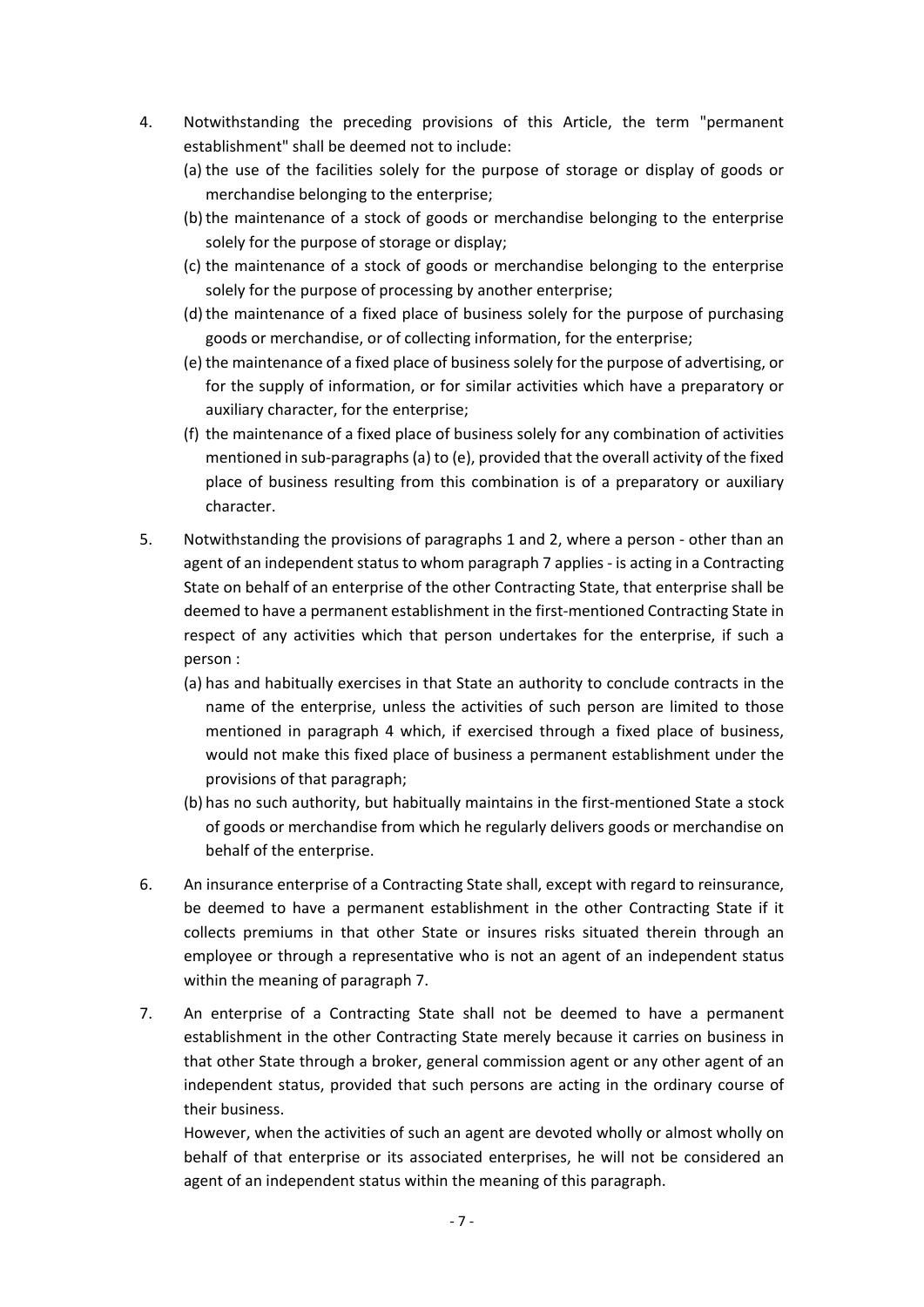8. The fact that a company which is a resident of a Contracting State controls or is controlled by a company which is a resident of the other Contracting State, or which carries on business in that other State (whether through a permanent establishment or otherwise), shall not of itself constitute either company a permanent establishment of the other.

### **Article 6**

### **INCOME FROM IMMOVABLE PROPERTY**

- 1. Income derived by a resident of a Contracting State from immovable property (including income from agriculture or forestry) situated in the other Contracting State may be taxed in that other State.
- 2. The term "immovable property" shall have the meaning which it has under the law of the Contracting State in which the property in question is situated. The term shall in any case include property accessory to immovable property, livestock and equipment used in agriculture and forestry, rights to which the provisions of general law respecting landed property apply, usufruct of immovable property and rights to variable or fixed payments as consideration for the working of, or the right to work, mineral deposits, sources and other natural resources; ships, boats and aircraft shall not be regarded as immovable property.
- 3. The provisions of paragraph 1 shall also apply to income derived from the direct use, letting, or use in any other form of immovable property.
- 4. The provisions of paragraphs 1 and 3 shall also apply to the income from immovable property of an enterprise and to income from immovable property used for the performance of independent personal services.

# **Article 7**

#### **BUSINESS PROFITS**

- 1. The profits of an enterprise of a Contracting State shall be taxable only in that State unless the enterprise carries on business in the other Contracting State through a permanent establishment situated therein. If the enterprise carries on business as aforesaid, the profits of the enterprise may be taxed in the other State but only so much of them as is attributable to (a) that permanent establishment; (b) sales in that other State of goods or merchandise of the same or similar kind as those sold through that permanent establishment; or (c) other business activities carried on in that other State of the same or similar kind as those effected through that permanent establishment.
- 2. Subject to the provisions of paragraph 3, where an enterprise of a Contracting State carries on business in the other Contracting State through a permanent establishment situated therein, there shall in each Contracting State be attributed to that permanent establishment the profits which it might be expected to make if it were a distinct and separate enterprise engaged in the same or similar activities under the same or similar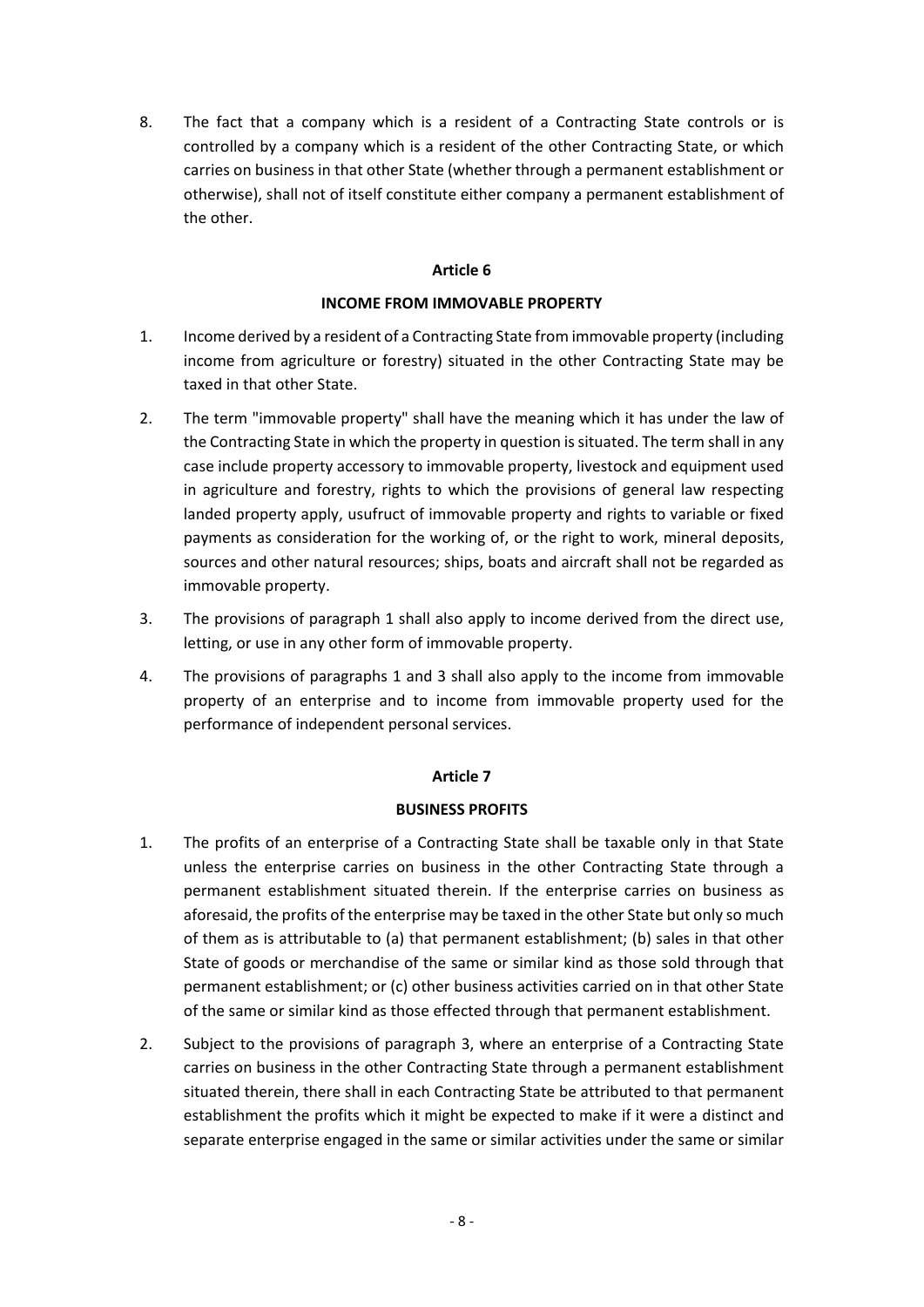conditions and dealing wholly independently with the enterprise of which it is a permanent establishment.

- 3. In determining the profits of a permanent establishment, there shall be allowed as deductions expenses which are incurred for the purposes of the business of the permanent establishment including executive and general administrative expenses so incurred, whether in the State in which the permanent establishment is situated or elsewhere. However, no such deduction shall be allowed in respect of amounts, if any, paid (otherwise than towards reimbursement of actual expenses) by the permanent establishment to the head office of the enterprise or any of its other offices, by way of royalties, fees or other similar payments in return for the use of patents or other rights, or by way of commission, for specific services performed or for management, or, except in the case of a banking enterprise, by way of interest on moneys lent to the permanent establishment. Likewise, no account shall be taken, in the determination of the profits of a permanent establishment, for amounts charged, (otherwise than towards reimbursement of actual expenses), by the permanent establishment to the head office of the enterprise or any of its other offices, by way of royalties, fees or other similar payments in return for the use of patents or other rights, or by way of commission for specific services performed or for management, or, except in the case of a banking enterprise, by way of interest on moneys lent to the head office of the enterprise or any of its other offices.
- 4. For the purpose of the preceding paragraphs, the profits to be attributed to the permanent establishment shall be determined by the same method year by year unless there is good and sufficient reason to the contrary.
- 5. Where profits include items of income which are dealt with separately in other Articles of this Agreement, then the provisions of those Articles shall not be affected by the provisions of this Article.

#### **Article 8**

# **SHIPPING AND AIR TRANSPORT**

- 1. Profits from the operation of ships or aircraft in international traffic shall be taxable only in the Contracting State of which the enterprise is a resident.
- 2. The provisions of paragraph 1 shall also apply to profits from the participation in a pool, a joint business or an international operating agency.

#### **Article 9**

#### **ASSOCIATED ENTERPRISES**

- 1. Where
	- (a) an enterprise of a Contracting State participates directly or indirectly in the management, control or capital of an enterprise of the other Contracting State, or
	- (b) the same persons participate directly or indirectly in the management, control or capital of an enterprise of a Contracting State and an enterprise of the other Contracting State,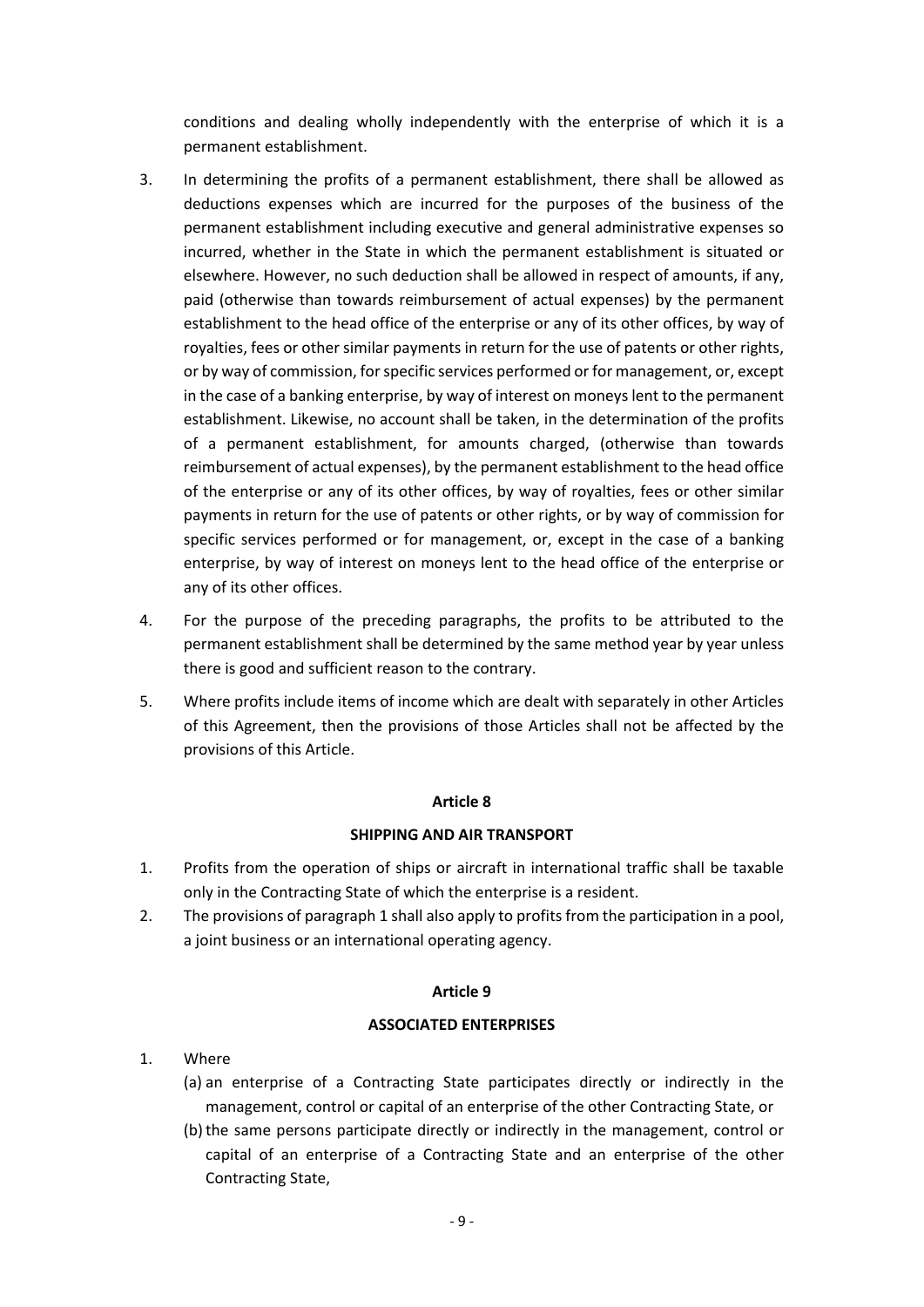and in either case conditions are made or imposed between the two enterprises in their commercial or financial relations which differ from those which would be made between independent enterprises, then any profits which would, but for those conditions, have accrued to one of the enterprises, but, by reason of those conditions, have not so accrued, may be included in the profits of that enterprise and taxed accordingly.

2. **[Replaced by paragraph 1 of Article 17 of the MLI]** [Where a Contracting State includes in the profits of an enterprise of that State - and taxes accordingly - profits on which an enterprise of the other Contracting State has been charged to tax in that other State and the profits so included are profits which would have accrued to the enterprise of the first-mentioned State if the conditions made between the two enterprises had been those which would have been made between independent enterprises, then that other State shall make an appropriate adjustment to the amount of the tax charged therein on those profits. In determining such adjustment, due regard shall be had to the other provisions of the Agreement and the competent authorities of the Contracting States shall, if necessary, consult each other.]

*The following paragraph 1 of Article 17 of the MLI replaces paragraph 2 of Article 9 of this Agreement:* 

ARTICLE 17 OF THE MLI – CORRESPONDING ADJUSTMENTS

Where a [*Contracting State*] includes in the profits of an enterprise of that [*Contracting State*] — and taxes accordingly — profits on which an enterprise of the other [*Contracting State*] has been charged to tax in that other [*Contracting State*] and the profits so included are profits which would have accrued to the enterprise of the first-mentioned [*Contracting State*] if the conditions made between the two enterprises had been those which would have been made between independent enterprises, then that other [*Contracting State*] shall make an appropriate adjustment to the amount of the tax charged therein on those profits. In determining such adjustment, due regard shall be had to the other provisions of [*the Agreement*] and the competent authorities of the [*Contracting States*] shall if necessary consult each other.

3. A Contracting State shall not change the profits of an enterprise in the circumstances referred to in paragraph 2 after the expiry of the time limits provided in its national laws.

# **Article 10**

# **DIVIDENDS**

- 1. Dividends paid by a company which is a resident of a Contracting State to a resident of the other Contracting State may be taxed in that other State.
- 2. However, such dividends may also be taxed in the Contracting State of which the company paying the dividends is a resident and according to the laws of that State, but if the recipient is the beneficial owner of the dividends the tax so charged shall not exceed: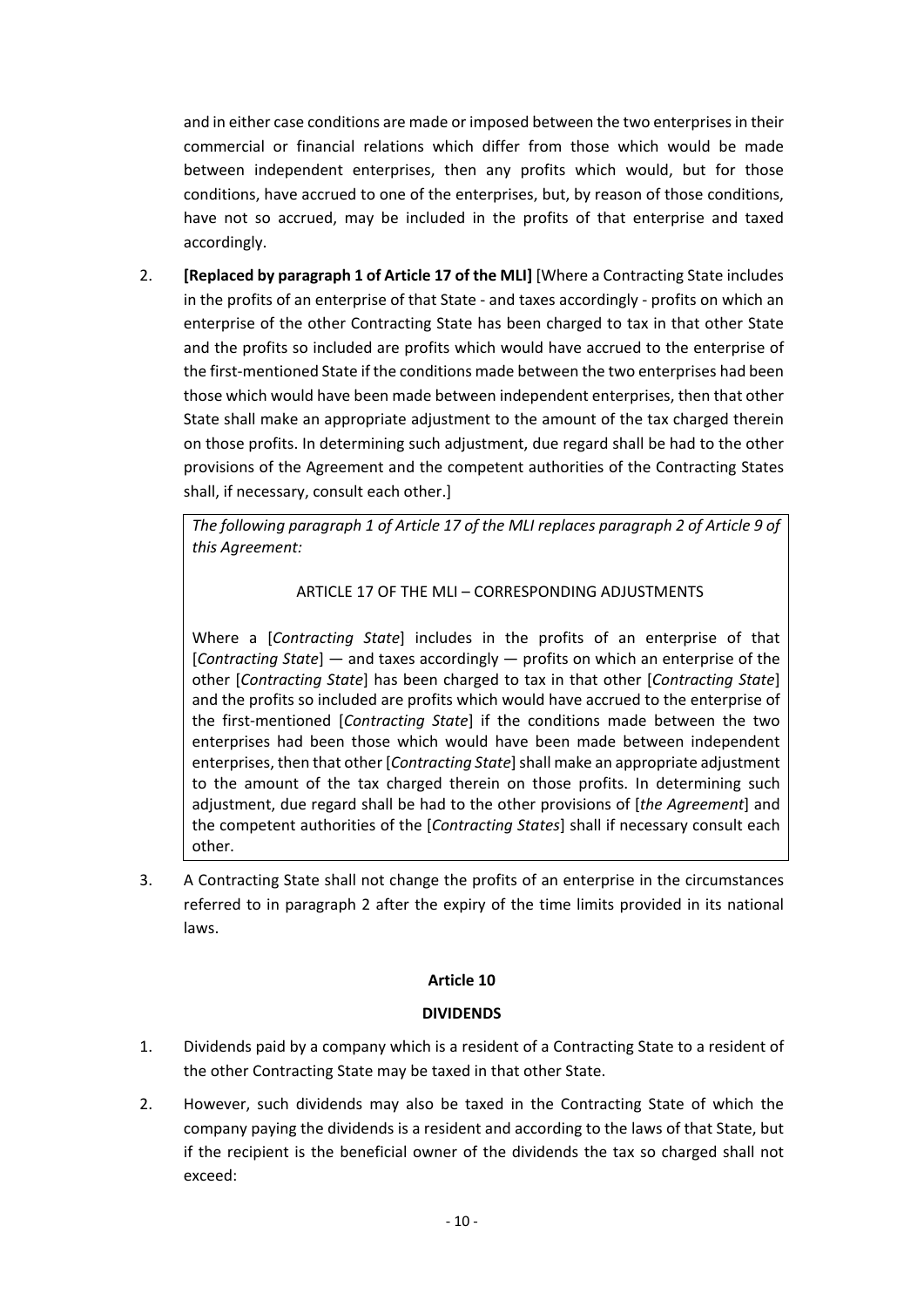a) 10 per cent of the gross amount of the dividends if the beneficial owner is a company (other than a partnership) which holds directly at least 25 per cent of the capital of the company paying the dividends;

b) 15 per cent of the gross amount of the dividends in all other cases.

The competent authorities of the Contracting States shall by mutual agreement settle the mode of application of these limitations.

The provisions of this paragraph shall not affect the taxation of the company in respect of the profits out of which the dividends are paid.

- 3. The term "dividends" as used in this Article means income from shares or other rights, not being debt-claims, participating in profits, as well as income from other corporate rights which is subjected to the same taxation treatment as income from shares by the laws of the State of which the company making the distribution is a resident.
- 4. The provisions of paragraphs 1 and 2 shall not apply if the beneficial owner of the dividends, being a resident of a Contracting State, carries on business in the other Contracting State of which the company paying the dividends is a resident, through a permanent establishment situated therein, or performs in that other State independent personal services from a fixed base situated therein, and the holding in respect of which the dividends are paid is effectively connected with such permanent establishment or fixed base. In such case, the provisions of Article 7 or Article 14, as the case may be, shall apply.
- 5. Where a company which is a resident of a Contracting State derives profits or income from the other Contracting State, that other State may not impose any tax on the dividends paid by the company, except insofar as such dividends are paid to a resident of that other State or insofar as the holding in respect of which the dividends are paid is effectively connected with a permanent establishment or a fixed base situated in that other State, nor subject the company's undistributed profits to a tax on the company's undistributed profits, even if the dividends paid or the undistributed profits consist wholly or partly of profits or income arising in such other State.
- 6. Where a company which is resident of Luxembourg has a permanent establishment in Indonesia, the profits of that permanent establishment may be subjected to an additional tax in Indonesia in accordance with its laws, but the additional tax so charged shall not exceed 10 percent of the amount of such profits after deducting therefrom the income tax imposed thereon in Indonesia.
- 7. The provisions of paragraph 6 of this Article shall not affect the provisions contained in any production sharing contracts and contracts of work (or any other similar contracts) relating to oil and gas sector or other mining sector concluded by the Government of Indonesia, its instrumentality, its relevant state oil and gas company or any other entity thereof with a person who is a resident of Luxembourg.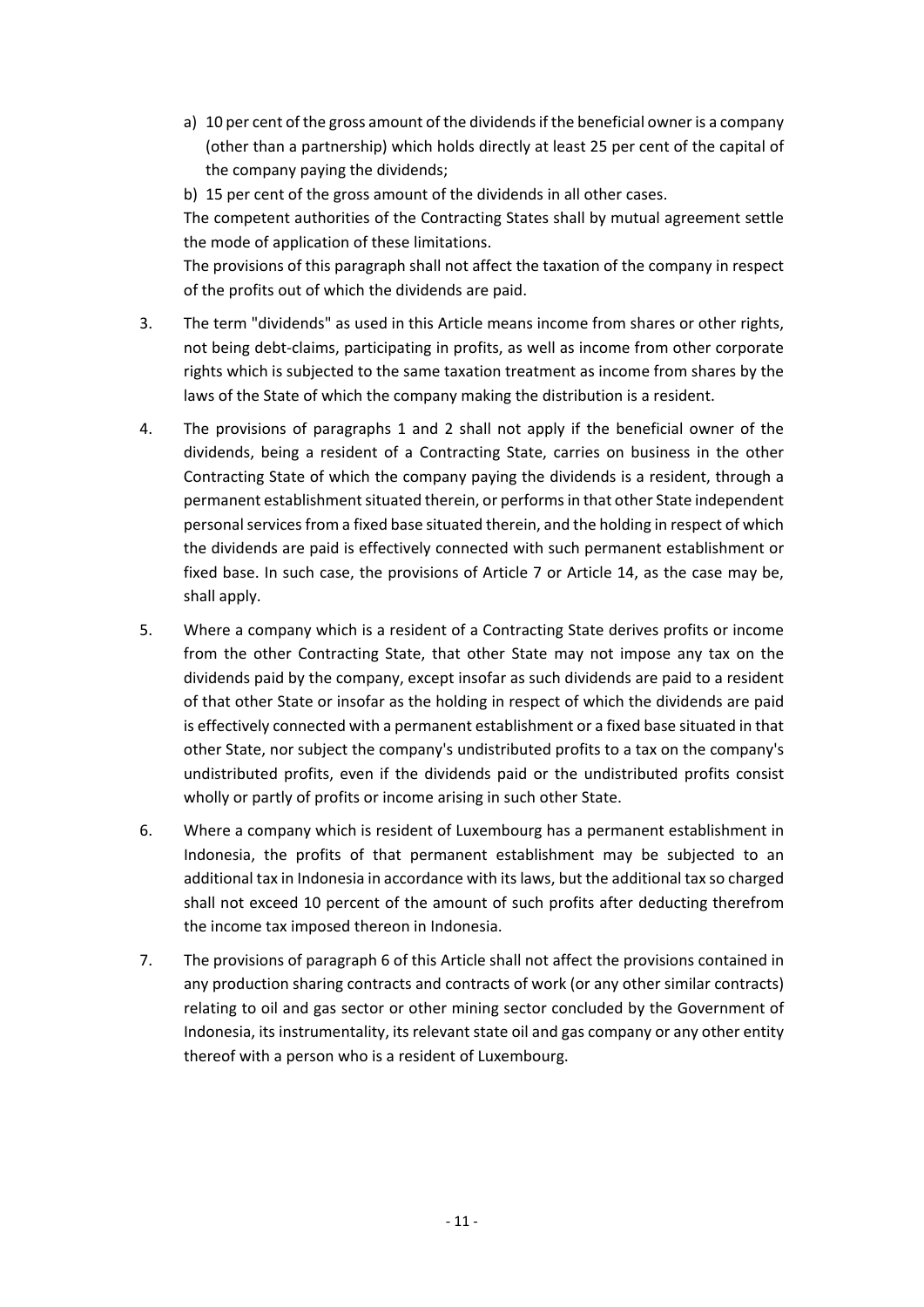#### **INTEREST**

- 1. Interest arising in a Contracting State and paid to a resident of the other Contracting State may be taxed in that other State.
- 2. However, such interest may also be taxed in the Contracting State in which it arises, and according to the laws of that State, but if the recipient is the beneficial owner of the interest the tax so charged shall not exceed 10 per cent of the gross amount of the interest. The competent authorities of the Contracting States shall by mutual agreement settle the mode of application of this limitation.
- 3. Notwithstanding the provisions of paragraph 2, interest arising in a Contracting State and derived by the Government of the other Contracting State including local authorities thereof, shall be exempt from tax in the first-mentioned State.
- 4. For the purposes of paragraph 3, the term "Government" includes :
	- (a) In the case of Indonesia :
		- (i) the "Bank Indonesia" (the Central Bank of Indonesia);
		- (ii) such other financial institution, the capital of which is wholly owned by the Government of the Republic of Indonesia, as may be agreed upon from time to time between the competent authorities of the Contracting States.
	- (b) In the case of Luxembourg :
		- (i) the "Société Nationale de Crédit et d'Investissement";
		- (ii) such other financial institution, the capital of which is wholly owned by the Government of the Grand Duchy of Luxembourg, as may be agreed upon from time to time between the competent authorities of the Contracting States.
- 5. The term "interest" as used in this Article means income from debt-claims of every kind, whether or not secured by a mortgage, and whether or not carrying a right to participate in the debtor's profits, and in particular, income from government securities and income from bonds or debentures, including premiums and prizes attaching to such securities, bonds or debentures, as well as income assimilated to income from money lent by the taxation law of the State in which the income arises, including interest on deferred payment sales.
- 6. The provisions of paragraphs 1 and 2 shall not apply if the beneficial owner of the interest, being a resident of a Contracting State, carries on business in the other Contracting State in which the interest arises, through a permanent establishment situated therein, or performs in that other State independent personal services from a fixed base situated therein, and the debt-claim in respect of which the interest is paid is effectively connected with (a) such permanent establishment or fixed base, or with (b) business activities referred to under (c) of paragraph 1 of Article 7. In such case, the provisions of article 7 or Article 14, as the case may be, shall apply.
- 7. Interest shall be deemed to arise in a Contracting State when the payer is that State itself, a local authority, or a resident of that State. Where, however, the person paying the interest, whether he is a resident of a Contracting State or not, has in a Contracting State a permanent establishment or a fixed base in connection with which the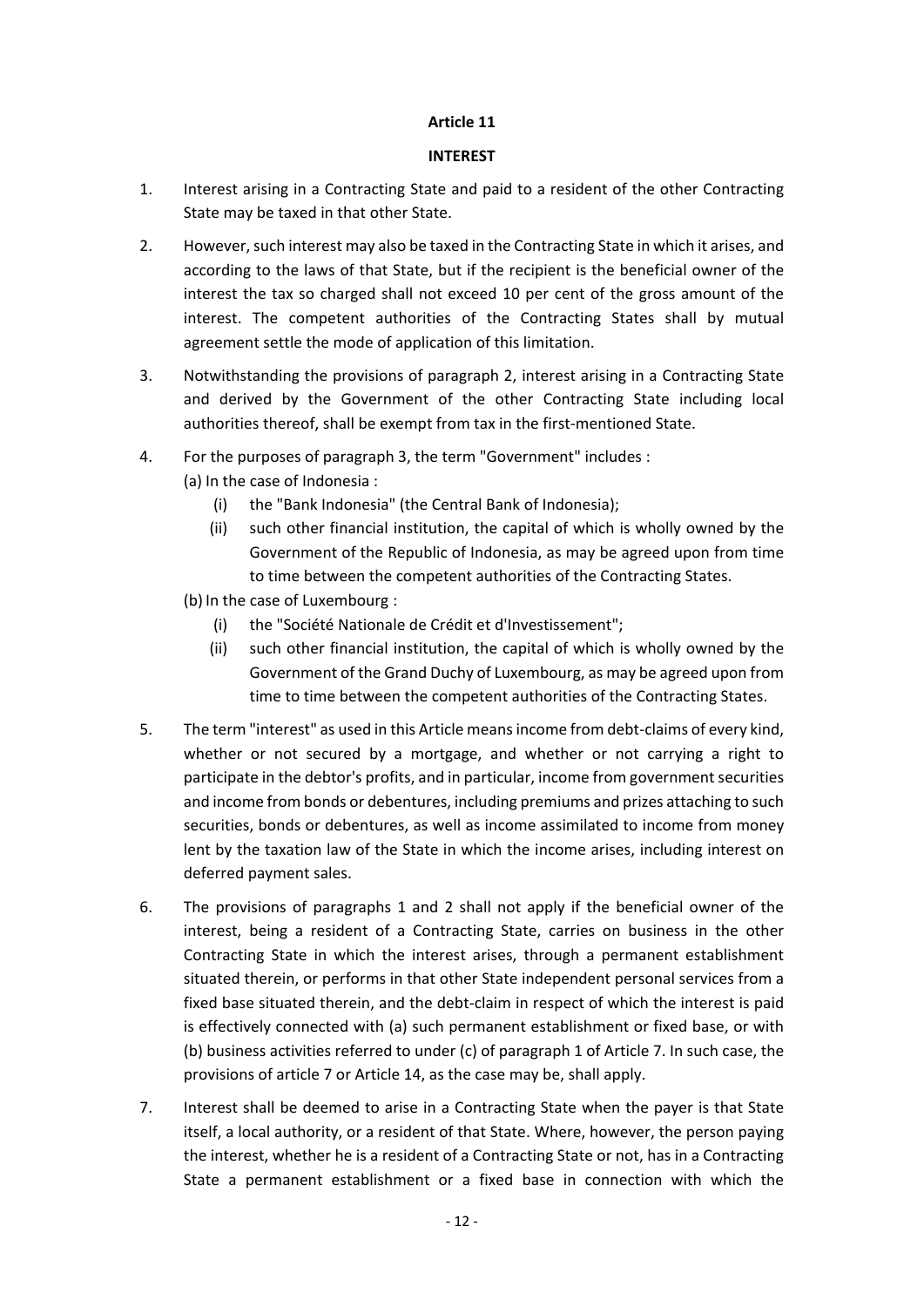indebtedness on which the interest is paid was incurred, and such interest is borne by such permanent establishment or fixed base, then such interest shall be deemed to arise in the State in which the permanent establishment or fixed base is situated.

8. Where, by reason of a special relationship between the payer and the beneficial owner or between both of them and some other person, the amount of the interest, having regard to the debt-claim for which it is paid, exceeds the amount which would have been agreed upon by the payer and the beneficial owner in the absence of such relationship, the provisions of this Article shall apply only to the last-mentioned amount. In such case, the excess part of the payments shall remain taxable according to the laws of each Contracting State, due regard being had to the other provisions of this Agreement.

### **Article 12**

#### **ROYALTIES AND FEES FOR TECHNICAL SERVICES**

- 1. Royalties and fees for technical services arising in a Contracting State and paid to a resident of the other Contracting State may be taxed in that other State.
- 2. However, such royalties and fees for technical services may also be taxed in the Contracting State in which they arise, and according to the laws of that State, but if the recipient is the beneficial owner of the royalties and fees for technical services the tax so charged shall not exceed:
	- (a) in the case of royalties 12,5 per cent of the gross amount of such royalties,
	- (b) in the case of fees for technical services 10 per cent of the gross amount of such fees.

The competent authorities of the Contracting States shall by mutual agreement settle the mode of application of this limitation.

- 3. The term "royalties" as used in this Article means payments, whether periodical or not, and in whatever form or name or nomenclature to the extent to which they are made as a consideration for
	- (a) the use of, or the rights to use, any copyright, patent, design or model, plan, secret formula or process, trademark or other like property or right; or
	- (b) the use of, or the right to use, any industrial, commercial or scientific equipment; or
	- (c) the supply of scientific, technical, industrial or commercial knowledge or information; or
	- (d) the use of, or the right to use
		- (i) motion picture films; or
		- (ii) films or video for use in connection with television; or
		- (iii) tapes for use in connection with radio broadcasting; or
	- (e) total or partial forbearance in respect of the use or supply or any property or right referred to in this paragraph.
- 4. The term "fees for technical services" as used in this Article means payments of any kind to any person, other than payments to an employee of the person making the payments, in consideration for any services of a managerial, technical or consultancy nature rendered in the Contracting State of which the 'payer is a resident.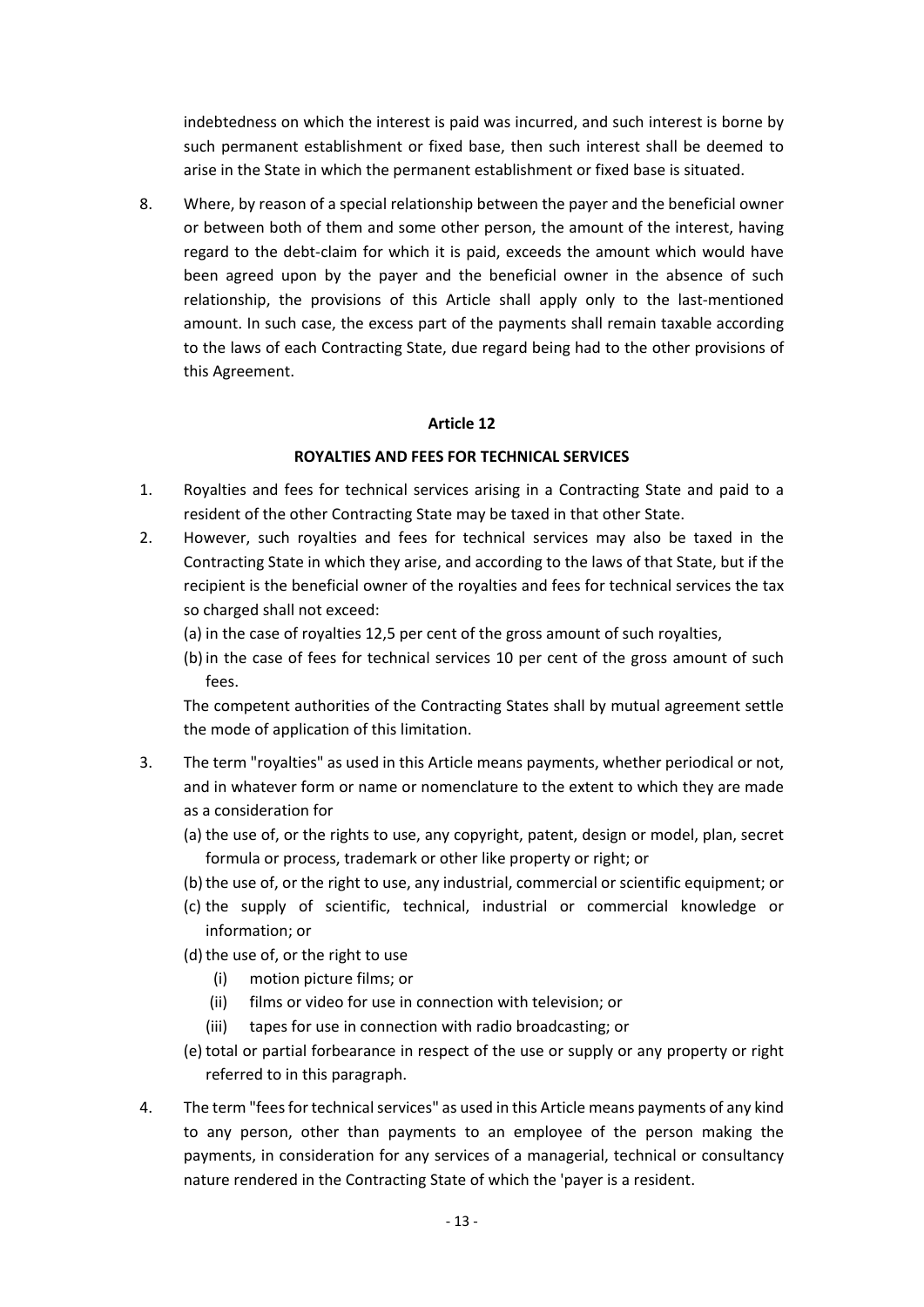- 5. The provisions of paragraphs 1 and 2 shall not apply if the beneficial owner of the royalties or fees for technical services, being a resident of a Contracting State, carries on business in the other Contracting State in which the royalties or fees for technical services arise, through a permanent establishment situated therein, or performs in that other State independent personal services from a fixed base situated therein, and the right, property or contract in respect of which the royalties or fees for technical services are paid is effectively connected with a) such permanent establishment or fixed base, or with b) business activities referred to under (c) of paragraph 1 of Article 7. In such case, the provisions of Article 7 or Article 14, as the case may be, shall apply.
- 6. Royalties and fees for technical services shall be deemed to arise in a Contracting State when the payer is that State itself, a local authority, or a resident of that State. Where, however, the person paying the royalties or fees for technical services, whether he is a resident of a Contracting State or not, has in a Contracting State a permanent establishment or a fixed base in connection with which the liability to make the payments was incurred, and such payments are borne by such permanent establishment or fixed base, then such royalties or fees for technical services shall be deemed to arise in the State in which the permanent establishment or fixed base is situated.
- 7. Where, by reason of a special relationship between the payer and the beneficial owner or between both of them and some other person, the amount of the royalties or fees for technical services, exceeds the amount which would have been agreed upon by the payer and the beneficial owner in the absence of such relationship, the provisions of this Article shall apply only to the last-mentioned amount. In such case, the excess part of the payment shall remain taxable according to the laws of each Contracting State, due regard being had to the other provisions of this Agreement.

# **CAPITAL GAINS**

- 1. Gains derived by a resident of a Contracting State from the alienation of immovable property referred to in Article 6 and situated in the other Contracting State may be taxed in that other State.
- 2. Gains from the alienation of movable property forming part of the business property of a permanent establishment which an enterprise of a Contracting State has in the other Contracting State or of movable property pertaining to a fixed base available to a resident of a Contracting State in the other Contracting State for the purpose of performing independent personal services, including such gains from the alienation of such a permanent establishment (alone or with the whole enterprise) or of such fixed base, may be taxed in that other State.
- 3. Gains from the alienation of any property other than that referred to in the preceding paragraphs shall be taxable only in the Contracting State of which the alienator is a resident.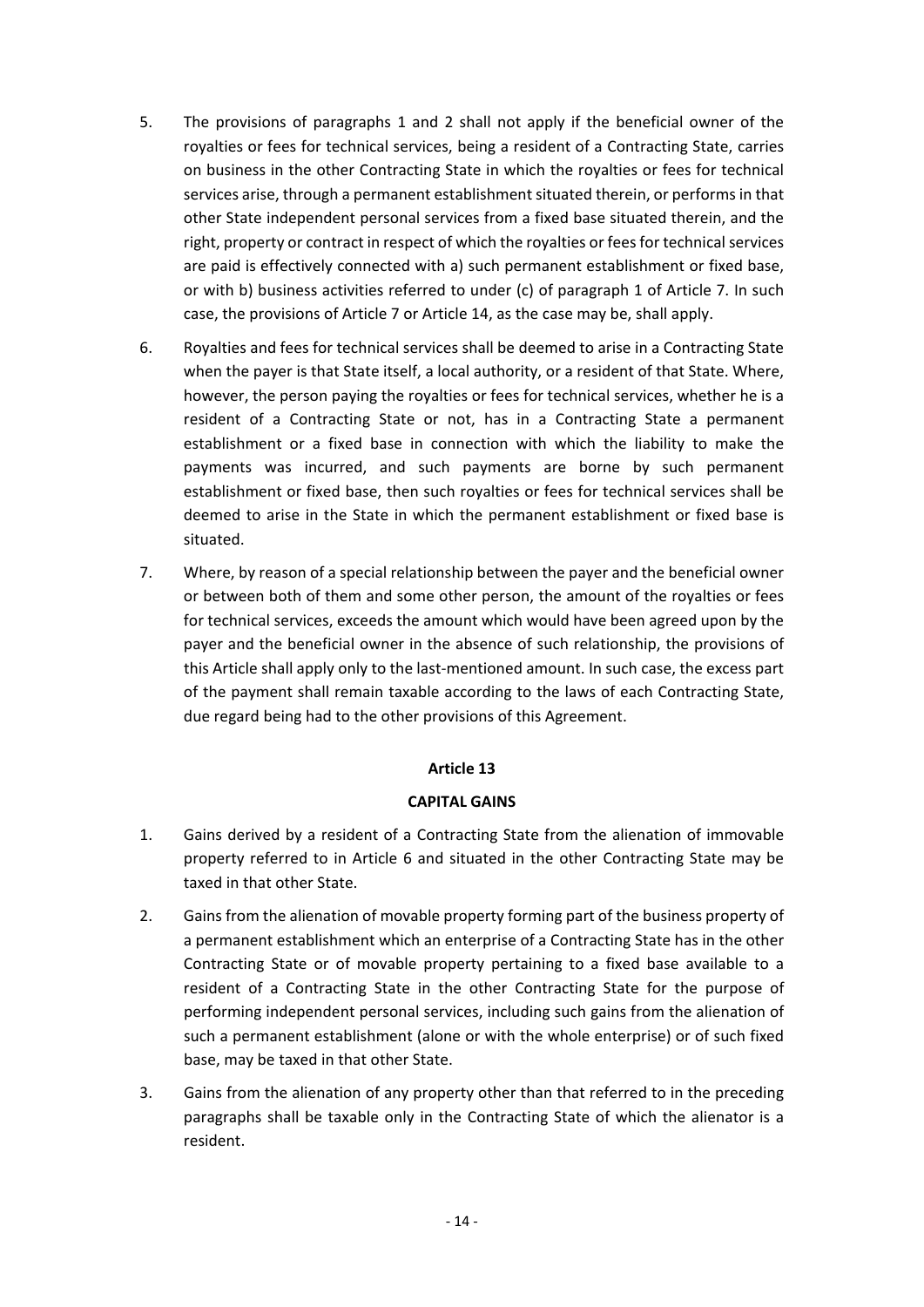#### **INDEPENDENT PERSONAL SERVICES**

- 1. Income derived by a resident of a Contracting State in respect of professional services or other activities of an independent character shall be taxable only in that State unless he has a fixed base regularly available to him in the other Contracting State for the purpose of performing his activities or he is present in that other State for a period or periods exceeding in the aggregate 91 days in any taxable year. If he has such a fixed base or remains in that other State for the aforesaid period or periods, the income may be taxed in that other State but only so much of it as is attributable to that fixed base or is derived in that other State during the aforesaid period or periods.
- 2. The term "professional services" includes especially independent scientific, literary, artistic, educational or teaching activities as well as the independent activities of physicians, engineers, lawyers, architects, dentist and accountants.

#### **Article 15**

### **DEPENDENT PERSONAL SERVICES**

- 1. Subject to the provisions of Articles 16, 18, 19 and 20, salaries, wages and other similar remuneration derived by a resident of a Contracting State in respect of an employment shall be taxable only in that State unless the employment is exercised in the other Contracting State. If the employment is so exercised, such remuneration as is derived therefrom may be taxed in that other State.
- 2. Notwithstanding the provisions of paragraph 1, remuneration derived by a resident of a Contracting State in respect of an employment exercised in the other Contracting State shall be taxable only in the first-mentioned State, if:
	- (a) the recipient is present in that other State for a period or periods not exceeding in the aggregate 183 days within any taxable year; and
	- (b) the remuneration is paid by, or on behalf of, an employer who is not a resident of the other State; and
	- (c) the remuneration is not borne by a permanent establishment or a fixed base which the employer has in the other State.
- 3. Notwithstanding the preceding provisions of this Article, remuneration derived in respect of an employment exercised aboard a ship or aircraft operated in international traffic by an enterprise of a Contracting State shall be taxable only in that State.

#### **ARTICLE 16**

#### **DIRECTORS' FEES**

1. Directors' fees and other similar payments derived by a resident of a Contracting State in his capacity as a member of the board of directors or any other similar organ of a company which is a resident of the other Contracting State may be taxed in that other State.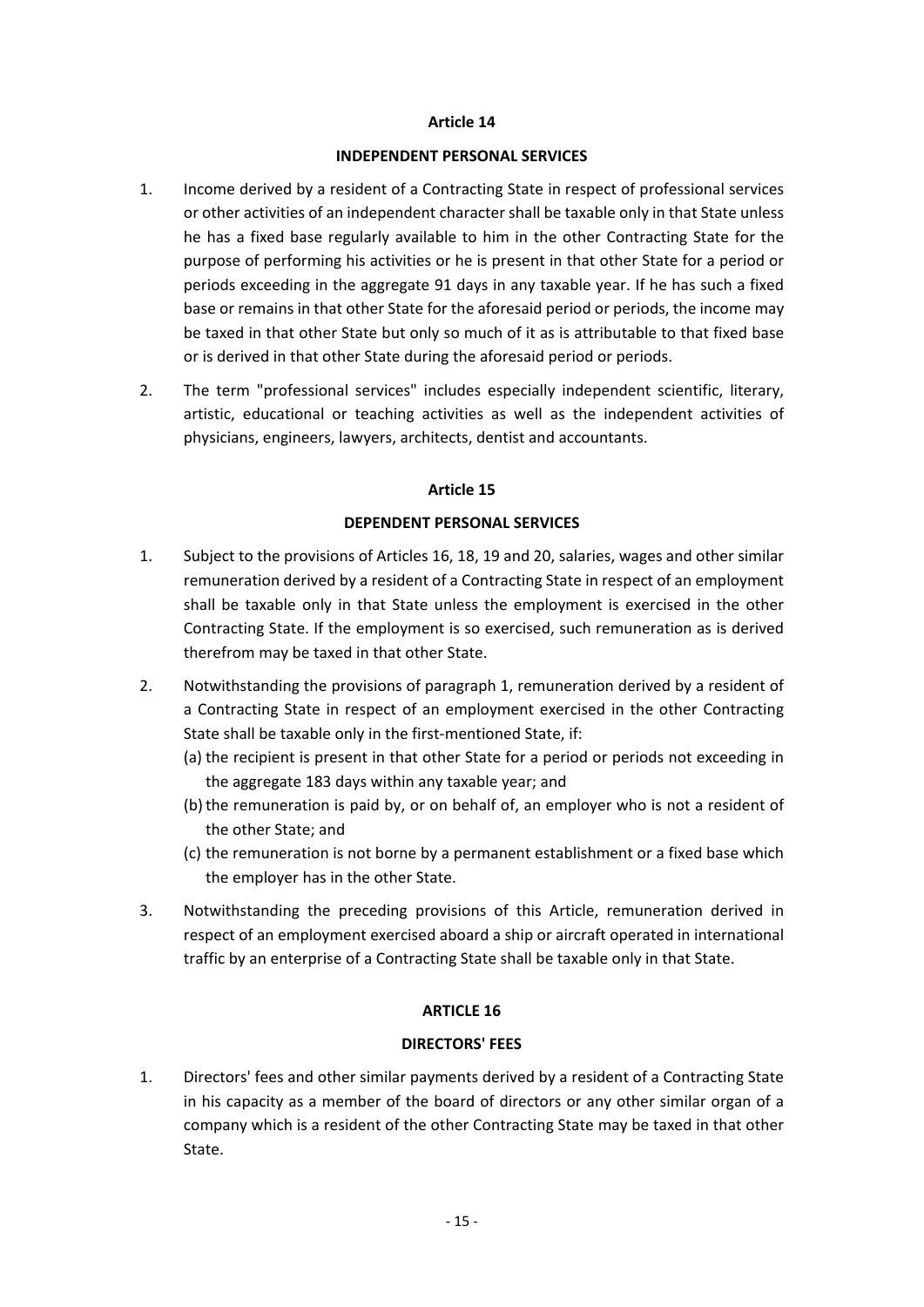2. The remuneration which a person to whom paragraph 1 applies derives from the company in respect of the discharge of day-to-day functions of a managerial or technical nature may be taxed in accordance with the provisions of Article 15 (Dependent Personal Services).

### **Article 17**

### **ARTISTES AND ATHLETES**

- 1. Notwithstanding the provisions of Articles 14 and 15, income derived by a resident of a Contracting State as an entertainer, such as a theatre, motion picture, radio or television artiste, or a musician, or as an athlete, from his personal activities as such exercised in the other Contracting State, may be taxed in that other State.
- 2. Where income in respect of personal activities exercised by an entertainer or an athlete in his capacity as such accrues not to the entertainer or athlete himself but to another person, that income may, notwithstanding the provisions of Articles 7, 14 and 15, be taxed in the Contracting State in which the activities of the entertainer or athlete are exercised.
- 3. Notwithstanding the provisions of paragraphs 1 and 2, income derived from activities referred to in paragraph 1 performed under a cultural agreement or arrangement between the Contracting States shall be exempt from tax in the Contracting State in which the activities are exercised if the visit to that State is wholly or substantially supported by funds of one or both of the Contracting States, a local authority or public institution thereof.

#### **Article 18**

# **PENSIONS**

Subject to the provisions of paragraph 2 of Article 19, any pension or other similar remuneration paid to a resident of one of the Contracting states from a source in the other Contracting State in consideration of past employment or services in that other Contracting State may be taxed in that other State.

#### **Article 19**

#### **GOVERNMENT SERVICE**

- 1. (a) Remuneration, other than a pension, paid by a Contracting State, or a local authority thereof to an individual in respect of services rendered to that State or authority shall be taxable only in that State.
	- (b) However, such remuneration shall be taxable only in the other Contracting State if the services are rendered in that other State and the individual is a resident of that State who :
		- (i) is a national of that State ; or
		- (ii) did not become a resident of that State solely for the purpose of rendering the services.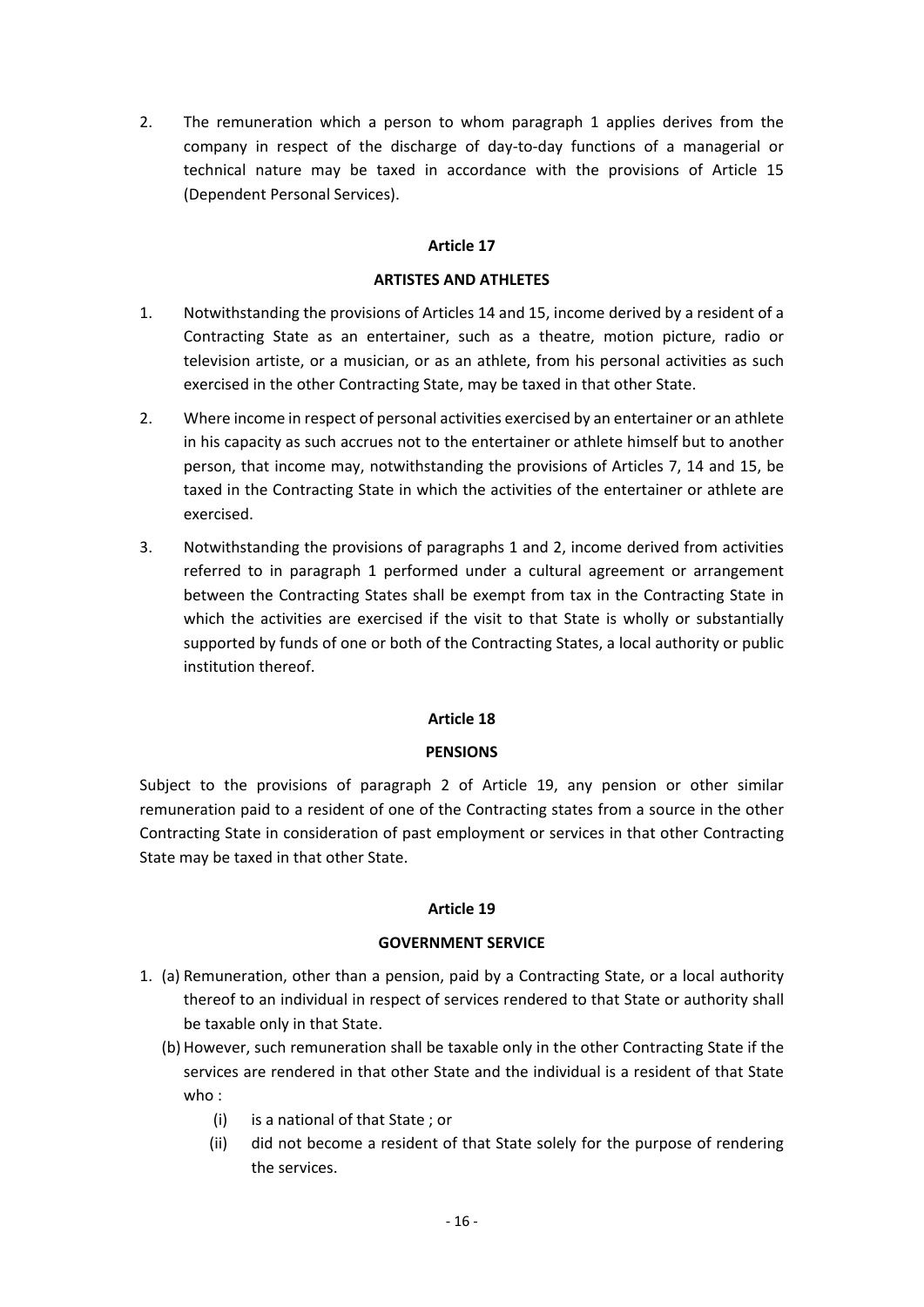- 2. (a) Any pension paid by, or out of funds created by, a Contracting State or a local authority thereof to an individual in respect of services rendered to that State or authority shall be taxable only in that State.
	- (b) However, such pension shall be taxable only in the other Contracting State if the individual is a resident of, and a national of, that other State.
- 3. The provisions of Articles 15, 16 and 18 shall apply to remuneration and pensions in respect of services rendered in connection with a business carried on by a Contracting State or a local authority thereof.

### **TEACHERS, RESEARCHERS AND STUDENTS**

- 1. An individual who visits a Contracting State at the invitation of that State or of a university, college, school, museum or other cultural institution of that State or under an official programme of cultural exchange for a period not exceeding two years solely for the purpose of teaching, giving lectures or carrying out research at such institution and who is, or was immediately before that visit, a resident of the other Contracting State shall be exempt from tax in the first-mentioned State on his remuneration for such activity, provided that such remuneration is derived by him from outside that State.
- 2. Payments which a student, apprentice or business trainee who is or was immediately before visiting a Contracting State, a resident of the other Contracting State and who is present in the first-mentioned State solely for the purpose of his education or training, receives for the purpose of his maintenance, education or training, shall not be taxed in that first-mentioned State, provided that such payments are made to him from sources outside that State.

# **Article 21**

# **OTHER INCOME**

Items of income of a resident of a Contracting State which are not expressly mentioned in the foregoing Articles of this Agreement shall be taxable only in that State except that, if such income is derived from sources within the other Contracting State, it may also be taxed in that other State.

# **Article 22**

#### **CAPITAL**

- 1. Capital represented by immovable property referred to in Article 6, owned by a resident of a Contracting State and situated in the other Contracting State, may be taxed in that other State.
- 2. Capital represented by movable property forming part of the business property of a permanent establishment which an enterprise of a Contracting State has in the other Contracting State or by movable property pertaining to a fixed base available to a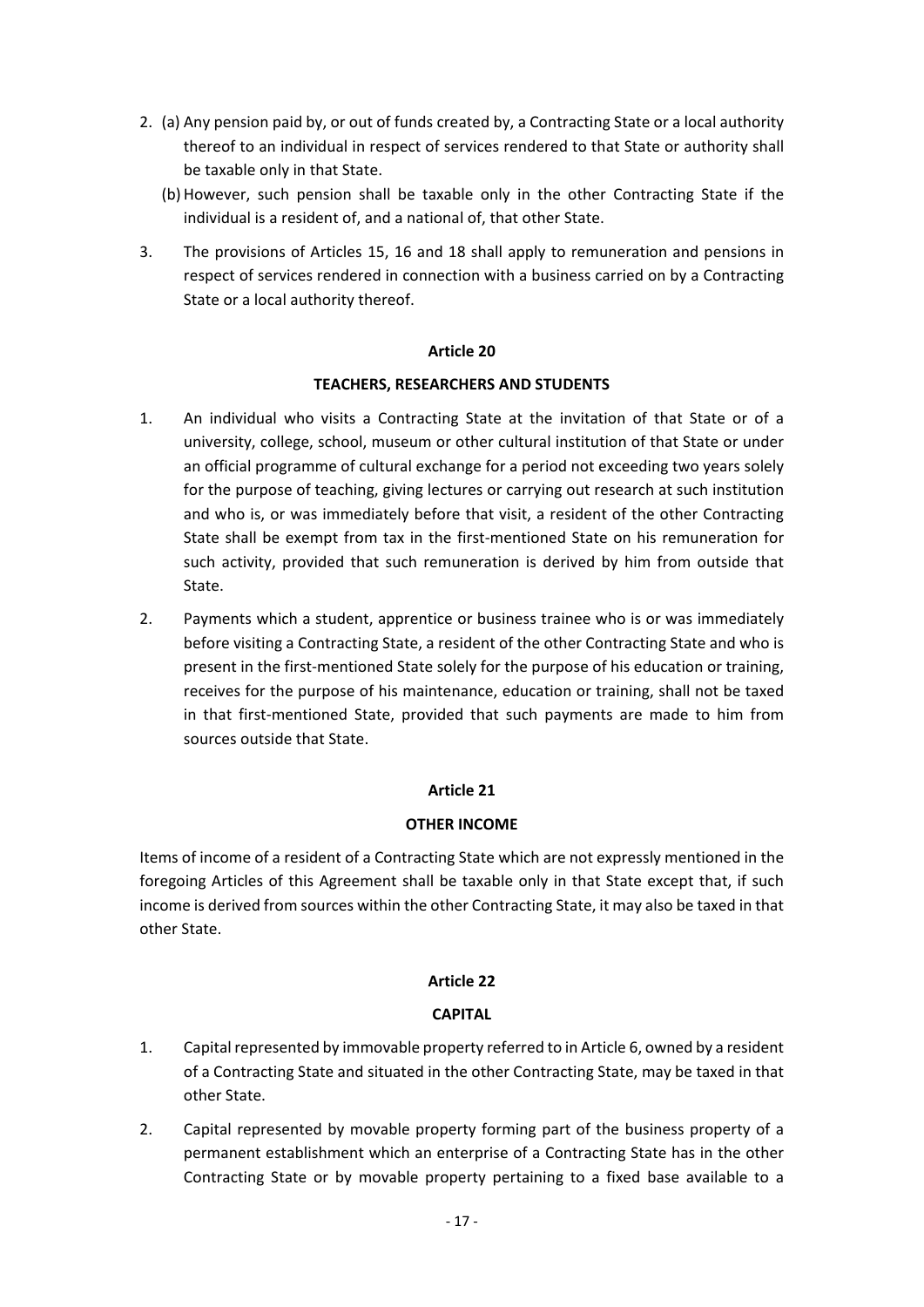resident of a Contracting State in the other Contracting State for the purpose of performing independent personal services, may be taxed in that other State.

3. All other elements of capital of a resident of a Contracting State shall be taxable only in that State.

### **Article 23**

#### **ELIMINATION OF DOUBLE TAXATION**

- 1. In Luxembourg, double taxation shall be eliminated as follows:
	- (a) Where a resident of Luxembourg derives income or owns capital which, in accordance with the provisions of this Convention, may be taxed in Indonesia, Luxembourg shall, subject to the provisions of subparagraphs b) and c), exempt such income or capital from tax, but may, in order to calculate the amount of tax on the remaining income or capital of the resident, apply the same rates of tax as if the income or capital had not been exempted.
	- (b) Where a resident of Luxembourg derives income which, in accordance with the provisions of Articles 10, 11, 12 and 21 may be taxed in Indonesia, Luxembourg shall allow as a deduction from the tax on the income of that resident an amount equal to the tax paid in Indonesia. Such deduction shall not, however, exceed that part of the tax, as computed before the deduction is given, which is attributable to such items of income derived from Indonesia.
	- (c) Where a company which is a resident of Luxembourg derives dividends from Indonesian sources, Luxembourg shall exempt such dividends from tax, provided that the company which is a resident of Luxembourg holds directly at least 25 per cent of the capital of the company paying the dividends since the beginning of the accounting year. The above-mentioned shares in the Indonesian company are, under the same conditions, exempt from the Luxembourg capital tax.
- 2. In Indonesia, double taxation shall be eliminated as follows: Where a resident of Indonesia derives income from Luxembourg in accordance with the provisions of this Agreement, the amount of Luxembourg tax payable in respect of the income shall be allowed as credit against the Indonesian tax imposed on that resident. The amount of credit, however, shall not exceed the part of the Indonesian tax which is appropriate to such income.

#### **Article 24**

#### **NON-DISCRIMINATION**

1. Nationals of a Contracting State shall not be subjected in the other Contracting State to any taxation or any requirement connected therewith which is other or more burdensome than the taxation and connected requirements to which nationals of that other State in the same circumstances are or may be subjected. This provision shall, notwithstanding the provisions of Article 1, also apply to persons who are not residents of one or both of the Contracting States.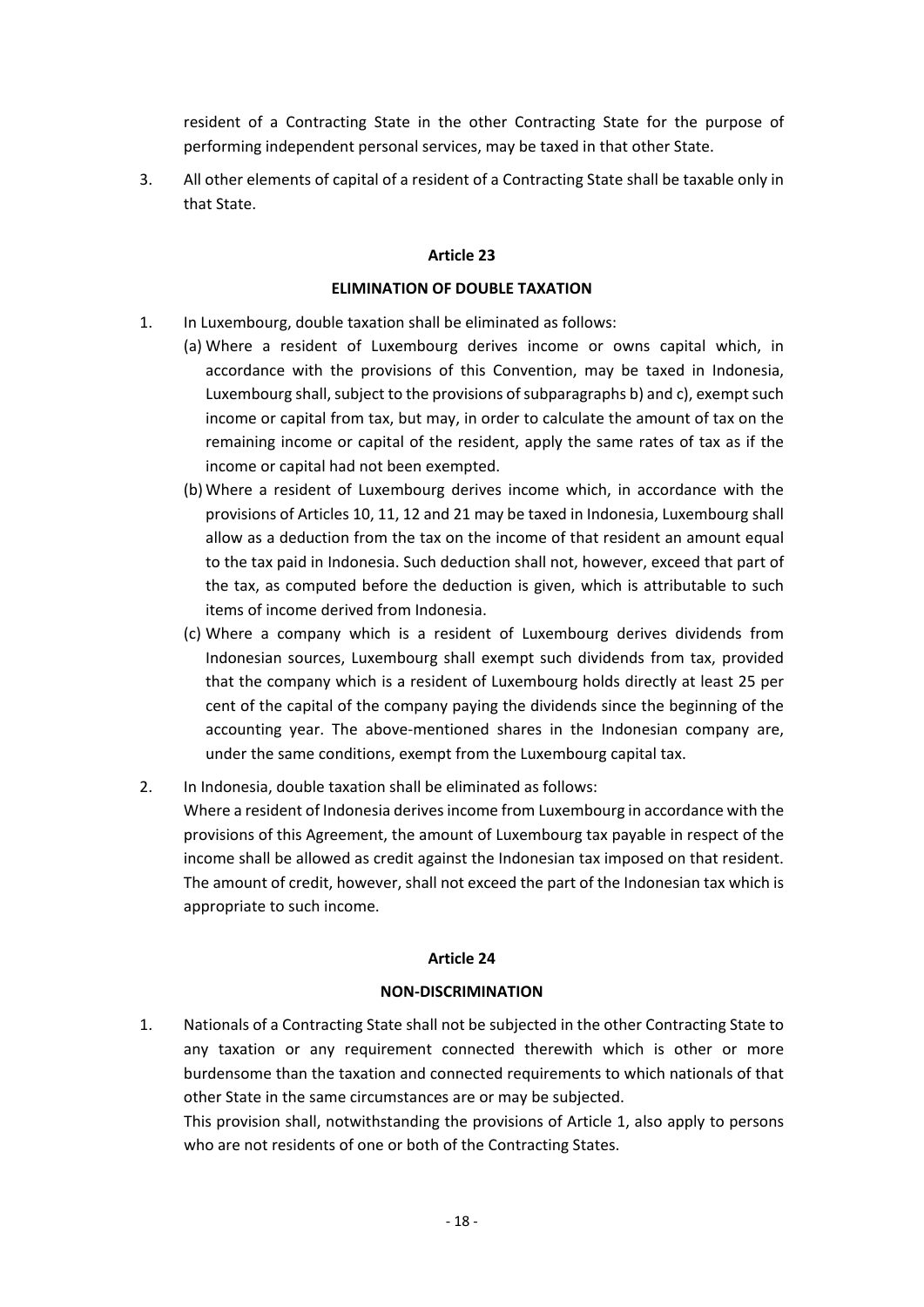2. The taxation on a permanent establishment which an enterprise of a Contracting State has in the other Contracting State shall not be less favourably levied in that other State than the taxation levied on enterprises of that other State carrying on the same activities.

This provision shall not be construed as obliging a Contracting State to grant to residents of the other Contracting State any personal allowances, reliefs and reductions for taxation purposes on account of civil status or family responsibilities which it grants to its own residents.

- 3. Enterprises of a Contracting State, the capital of which is wholly or partly owned or controlled, directly or indirectly, by one or more residents of the other Contracting State, shall not be subjected in the first-mentioned State to any taxation or any requirement connected therewith which is other or more burdensome than the taxation and connected requirements to which other similar enterprises of the firstmentioned State are or may be subjected.
- 4. Interest, royalties and other disbursements paid by an enterprise of a Contracting State to a resident of the other Contracting State shall, for the purpose of determining the taxable profits of such enterprise, be deductible under the same conditions as if they had been paid to a resident of the first-mentioned State. Similarly, any debts of an enterprise of a Contracting State to a resident of the other Contracting State shall, for the purpose of determining the taxable capital of such enterprise, be deductible under the same conditions as if they had been contracted to a resident of the first-mentioned State.
- 5. In this Article the term "taxation" means taxes which are the subject of this Agreement.

# **Article 25**

# **MUTUAL AGREEMENT PROCEDURE**

1. Where a person considers that the actions of one or both of the Contracting States result or will result for him in taxation not in accordance with the provisions of this Agreement, he may, irrespective of the remedies provided by the domestic law of those States, present his case to the competent authority of the Contracting State of which he is a resident or, if his case comes under paragraph 1 of Article 24, to that of the Contracting State of which he is a national. **[The second sentence of paragraph 1 of Article 25 of this Agreement is replaced by the second sentence of paragraph 1 of Article 16 of the MLI]** [The case must be presented within two years from the first notification of the action resulting in taxation not in accordance with the provisions of the Agreement.]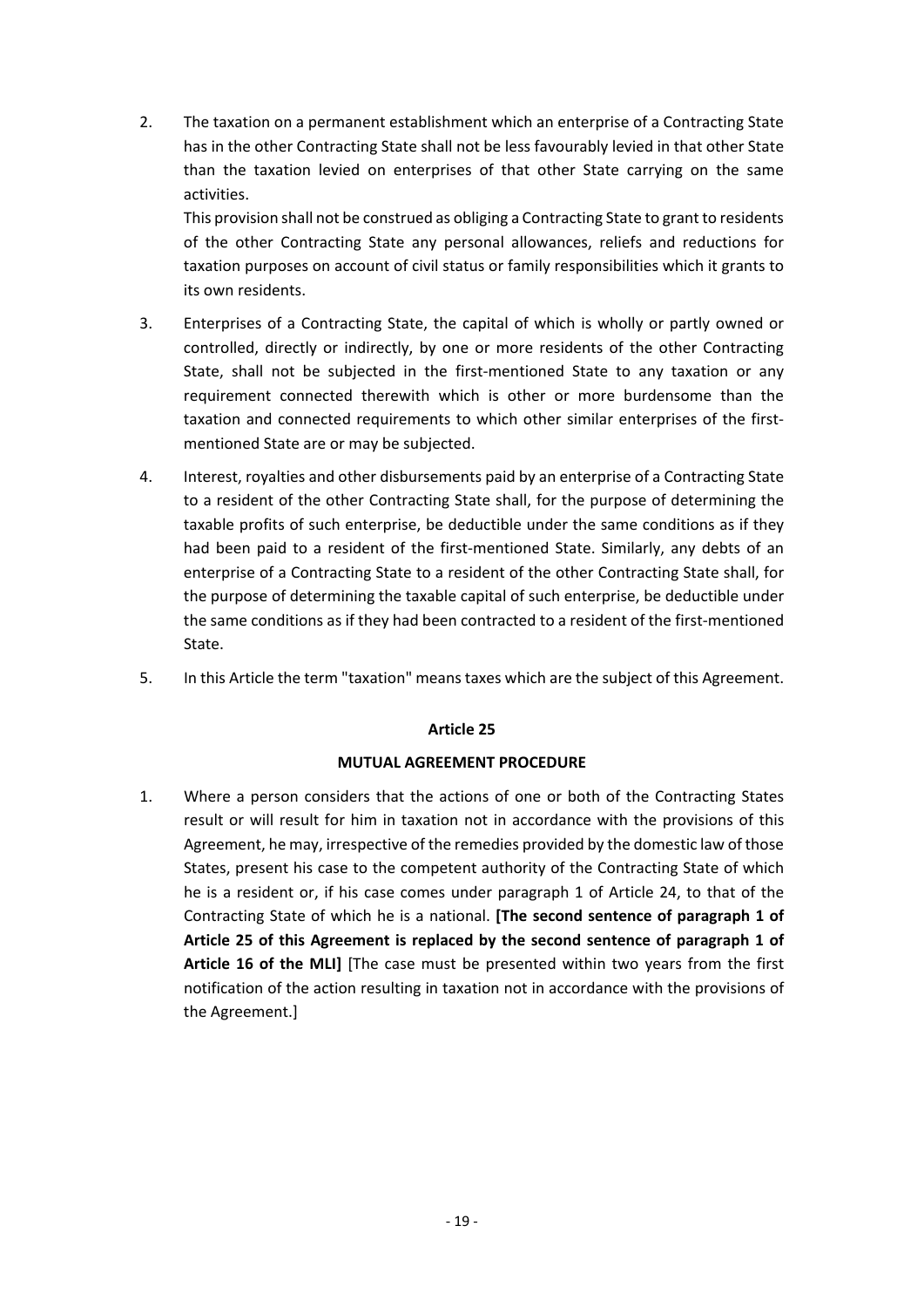*The following second sentence of paragraph 1 of Article 16 of the MLI replaces the second sentence of paragraph 1 of Article 25 of this Agreement:*

ARTICLE 16 OF THE MLI – MUTUAL AGREEMENT PROCEDURE

The case must be presented within three years from the first notification of the action resulting in taxation not in accordance with the provisions of *[the Agreement]*.

2. The competent authority shall endeavour if the objection appears to it to be justified and if it is not itself able to arrive at a satisfactory solution, to resolve the case by mutual agreement with the competent authority of the other Contracting State, with a view to the avoidance of taxation which is not in accordance with this Agreement.

*The following second sentence of paragraph 2 of Article 16 of the MLI applies to this Agreement:*

ARTICLE 16 OF THE MLI – MUTUAL AGREEMENT PROCEDURE

Any agreement reached shall be implemented notwithstanding any time limits in the domestic law of the [*Contracting States*].

- 3. The competent authorities of the Contracting States shall endeavour to resolve by mutual agreement any difficulties or doubts arising as to the interpretation or application of the Agreement. They may also consult together for the elimination of double taxation in cases not provided for in the Agreement.
- 4. The competent authorities of the Contracting States may communicate with each other directly for the purpose of reaching an agreement in the sense of the preceding paragraphs. The competent authorities, through consultations, shall develop appropriate bilateral procedures, conditions, methods and techniques for the implementation of the mutual agreement procedure provided for in this Article.

# **Article 26**

# **EXCHANGE OF INFORMATION**

1. The competent authorities of the Contracting States shall exchange such information as is necessary for carrying out the provisions of this Agreement or of the domestic laws of the Contracting States concerning taxes covered by the Agreement, insofar as the taxation thereunder is not contrary to the Agreement in particular for the prevention of fraud or evasion of such taxes.

The exchange of information is not restricted by Article 1. Any information received by a Contracting State shall be treated as secret in the same manner as information obtained under the domestic laws of that State. However, if the information is originally regarded as secret in the transmitting State it shall be disclosed only to persons or authorities (including courts and administrative bodies) involved in the assessment or collection of, the enforcement or prosecution in respect of, or the determination of appeals in relation to, the taxes which are the subject of the Agreement. Such persons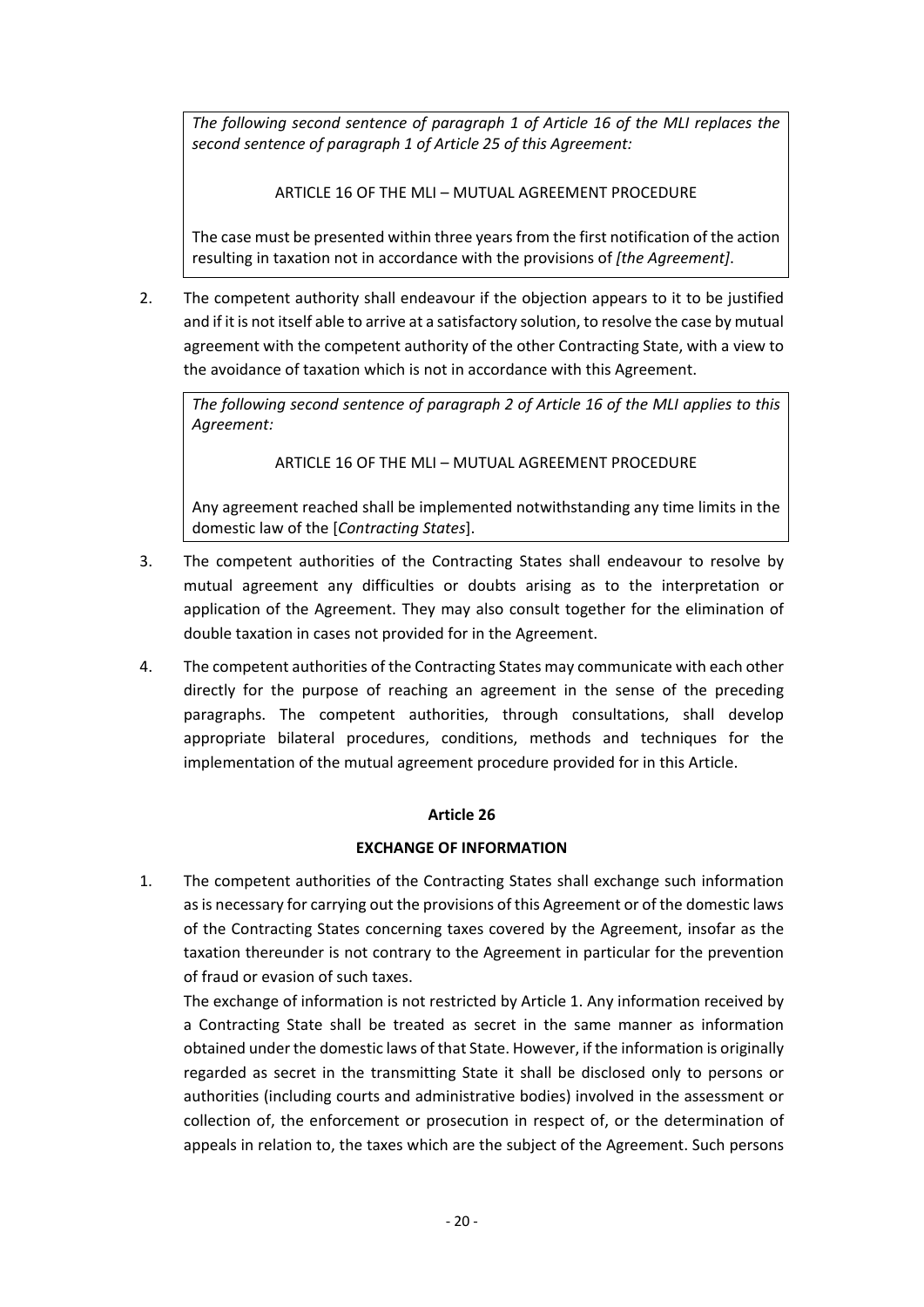or authorities shall use the information only for such purposes but may disclose the information in public court proceedings, or in judicial decisions.

- 2. In no case shall the provisions of paragraph 1 be construed so as to impose on a Contracting State the obligation :
	- (a) to carry out administrative measures at variance with the laws and administrative practice of that or of the other Contracting State;
	- (b) to supply information which is not obtainable under the laws or in the normal course of the administration of that or of the other Contracting State;
	- (c) to supply information which would disclose any trade, business, industrial, commercial or professional secret or trade process, or information, the disclosure of which would be contrary to public policy (ordre public).

# **Article 27**

# **MISCELLANEOUS RULES**

The provisions of this agreement shall not be construed to restrict in any manner any exclusion, exemption, deduction, credit, or other allowance now or hereafter accorded:

- (a) by the laws of a Contracting State in the determination of the tax imposed by that State, or
- (b) by any other special arrangement on taxation in connection with the economic or technical cooperation between the Contracting States.

# **Article 28**

# **DIPLOMATIC AGENTS AND CONSULAR OFFICERS**

Nothing in this Agreement shall affect the fiscal privileges of diplomatic agents or consular officers under the general rules of international law or under the provisions of special Agreements.

*The following paragraph 1 of Article 7 of the MLI applies and supersedes the provisions of this Agreement :*

# ARTICLE 7 OF THE MLI – PREVENTION OF TREATY ABUSE

(Principal purposes test provision)

Notwithstanding any provisions of [*the Agreement*], a benefit under [*the Agreement*] shall not be granted in respect of an item of income or capital if it is reasonable to conclude, having regard to all relevant facts and circumstances, that obtaining that benefit was one of the principal purposes of any arrangement or transaction that resulted directly or indirectly in that benefit, unless it is established that granting that benefit in these circumstances would be in accordance with the object and purpose of the relevant provisions of [*the Agreement*].